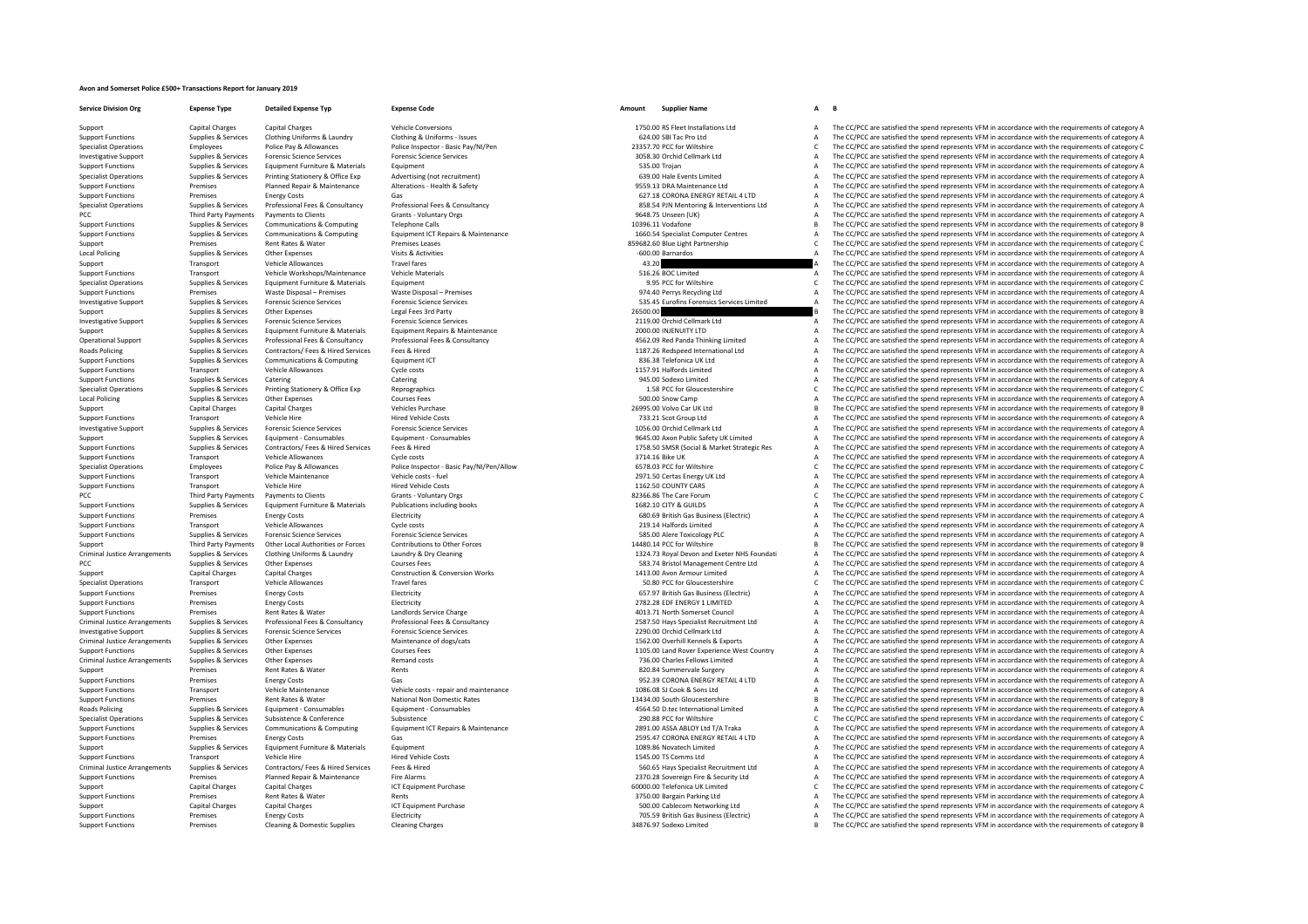Investigative Support Supplies & Services Forensic Science Services Forensic Science Services Forensic Science Services Forensic Science Services and the CONCC are satisfied the spend represents VFM in accordance with the Specialist Operations Employees Police Pay & Allowances Police PC - Basic Pay/NI/Pen 4407.32 PCC for Devon & Cornwall A The CC/PCC are satisfied the spend represents VFM in accordance with the requirements of category A Th Roads Policing Services Printing Services Printing Supplies A The CC/PCC are satisfied the spend represents VFM in accordance with the requirements of category A The CC/PCC are satisfied the spend represents VFM in accorda Support Capital Charges Capital Charges Charges Capital Charges Other Plant & Equipment 3762.50 Municipal Security Ltd A The CC/PCC are satisfied the spend represents VFM in accordance with the requirements of category A Support Functions Support Communications & Communications & Communications Equipment ICT 11971.96 Vodafone B The CC/PCC are satisfied the spend represents VFM in accordance with the requirements of category B Support Functions Transport Vehicle Allowances Cycle costs Cycle costs 933.27 Bike UK A The CC/PCC are satisfied the spend represents VFM in accordance with the requirements of category A Support Transport Vehicle Hire Mired Vehicle Costs Hired Vehicle Costs and A The CC/PCC are satisfied the spend represents VFM in accordance with the requirements of category A Exampled Supplies & Services Equipment Furniture & Materials Publications including books of the COMENT COMENT COMENT A The CC/PCC are satisfied the spend represents VFM in accordance with the requirements of category A an The CC/PCC are satisfied the spend represents VFM in accordance with the requirements of category A Support Functions Premises Rent Rates & Water Rents 2800.00 North Somerset Council <sup>A</sup> The CC/PCC are satisfied the spend represents VFM in accordance with the requirements of category A Exampled the Supplies & Services Contractors/Fees & Hired Free & Hired Fees & Hired Press (1999) and the Security Services (CM) Lt B The CC/PCC are satisfied the spend represents VFM in accordance with the requirements of Support Functions Premises Cleaning & Domestic Supplies Cleaning Charges 15109.76 Sodexo Limited B The CC/PCC are satisfied the spend represents VFM in accordance with the requirements of category B Supplies Services Other Expenses Legal Costs & Services 1200.00 1200.00 A The CC/PCC are satisfied the spend represents VFM in accordance with the requirements of category A Local Policing Premises Rent Rates & Water Rents Rents Rents Rents Rents Rents Rents Rents Rents Rents Rents Rents Rents A The CC/PCC are satisfied the spend represents VFM in accordance with the requirements of category A Support Support Other Expenses Payment of Claims – 3rd Party 2000.00 2000.00 2000.00 2000.00 2000.00 2000.00 2000 2000 2000 2000 2000 2000 2000 2000 2000 2000 2000 2000 2000 2000 2000 2000 2000 2000 2000 2000 2000 2000 200 Operational Support Supplies & Services Equipment Furniture & Materials Equipment Operational Purincular Content<br>
Support Functions Supplies are vehicle Hire Materials Pured Vehicle Costs Hired Vehicle Costs Hired Vehicle Support Functions Transport Vehicle Hire Hired Vehicle Costs Hired Vehicle Costs (A The COST Scot Group Ltd A The CC/PCC are satisfied the spend represents VFM in accordance with the requirements of category A Specialist O Specialist Operations Premises Planned Repair & Maintenance Premises Costs 25.02 Corporate Support HQ Imprest A The CC/PCC are satisfied the spend represents VFM in accordance with the requirements of category A The CC in Third Party Payments Other Local Authorities or Forces Contributions to Other Forces Contributions to Other Forces and the COMEN CONFERING CONFERING THE COPCC are satisfied the spend represents VFM in accordance with the r Operational Support Third Party Payments Other Local Authorities or Forces Contributions to Other Forces Contributions to Other Forces and the COLOGO PROGRISY PACC for West Yorkshire May a The CC/PCC are satisfied the spen Support Functions Premises Energy Costs Energy Costs Electricity Electricity Electricity Support Electricity 521.15 EDF ENERGY 1 LIMITED A The CC/PCC are satisfied the spend represents VFM in accordance with the requiremen Premises Rent Rates & Water National Non Domestic Rates Adams and the Support Area and Area and Area Area and The CC/PCC are satisfied the spend represents VFM in accordance with the requirements of category B and the requ Support Functions Transport Wehicle Maintenance Vehicle costs - repair and maintenance and a SBS.02 BMW (UK) Ltd A The CC/PCC are satisfied the spend represents VFM in accordance with the requirements of category A Support Supplies & Services Equipment Furniture & Materials Equipment Cleaning & Materials examples and the CONCOM COMPUBLIC State of the CONCOMPUBLIC ARE CONCORRENT A The CC/PCC are satisfied the spend represents VFM in accordanc Support Support Support Support Support Support Support Support Support Support Support Support Control of the Support Support Support Support Support Support Support Support Support Support Support Support Support Support Support Functions Premises Premises Energy Costs Electricity Electricity Electricity Electricity Electricity A The CC/PCC are satisfied the spend represents VFM in accordance with the requirements of category A Support Fun Supplies & Services Professional Fees & Consultancy Professional Fees & Consultancy Professional Fees & Consultancy<br>
Supplies & Services Consultance and Consultance and Consultance and Consultance and Consultance and Consu Support Support Support Support Support Support Support Support Support Support Support Support Support Support Support Support Support Support Support Support Support Support Support Support Support Support Support Suppor Analyse Transport Vehicle Allowances Travel fares Travel fares Travel fares Travel fares Travel fares Travel fares Travel fares Travel fares Travel fares Travel fares Travel fares Travel fares Travel fares Travel fares and Specialist Operations Employees Police Staff Pay & Allow & Overtime Police Staff - Basic Pay/V/Pen/Overtime and the staff of the COME and the COME of the COME of the COME of the Spend represents VFM in accordance with the Premises Unplanned Repair & Maintenance Responsive Maint • Plumbing & Water 2531.00 DRA Maintenance Ltd A The CC/PCC are satisfied the spend represents VFM in accordance with the requirements of category A Support Functions Transport Vehicle Maintenance Vehicle costs fuel and the spend of the spend of the spend represents VFM in accordance with the requirements of category B  $\frac{1}{2}$ Support Functions Transport Vehicle Maintenance Vehicle costs fuel Support Vehicle costs fuel 30842.32 Arval UK Ltd B The CC/PC are satisfied the spend represents VFM in accordance with the requirements of category B Specialist Operations Supplies & Services Communications & Computing Equipment ICT Properations Computing Equipment ICT 764.51 B The CC/PCC are satisfied the spend represents VFM in accordance with the requirements of cate Specialist Operations Premises Rent Rates Rent Rates National Non Domestic Rates National Non Domestic Rates National Non Domestic Rates A The CC/PCC are satisfied the spend represents VFM in accordance with the requiremen Support Functions Premises Rent Rates & Water Water Charges/Sewerages Support Sexues and the CC/PCC are satisfied the spend represents VFM in accordance with the requirements of category A Support Functions A The CC/PCC ar The CC/PCC are satisfied the spend represents VFM in accordance with the requirements of category A Support Transport Vehicle Hire Hired Vehicle Costs Hired Vehicle Costs and Hired Vehicle Costs 660.80 Scot Group Ltd A The CC/PCC are satisfied the spend represents VFM in accordance with the requirements of category A Cri Criminal Until Company of the Criminal Company of the Criminal Company of the Section of the Criminal Uniter of the Criminal Uniter of the Criminal Uniter of the Criminal Uniter of the Criminal Uniter of the Criminal Crimi Support Functions Supplies & Services Communications & Computing Equipment ICT Repairs & Maintenance 2943.38 Microsoft Ltd 2943.38 Microsoft Ltd A The CC/PCC are satisfied the spend represents VFM in accordance with the re Local Policing and Couples Services Equipment Furniture & Materials Equipment Operational Equipment Derational<br>
Investigative Supplier and Couples are provided to the CONCERT Services of the CONCERT MANAGE Are a media and Investigative Support Supplies & Services Forensic Science Services Forensic Science Services Forensic Science Services Forensic Science Services and the control of the control of the control of category A The CC/PCC are s Support Functions Transport Transport Functions Transport Transport Transport Transport Transport Vehicle Costs Functions and Depth The CC/PCC are satisfied the spend represents VFM in accordance with the requirements of c Support Functions Premises Unplanned Repair & Maintenance Responsive Maint - Sanitary Services 1300.00 DRA Maintenance Ltd A The CC/PCC are satisfied the spend represents VFM in accordance with the requirements of category Support Functions Premises Rent Rates & Water Rents Rents Rents Rents Rents Rents Rents Rents 2575.00 MENDIP DISTRICT COUNCIL A The CC/PCC are satisfied the spend represents VFM in accordance with the requirements of categ Support Functions Premises Rent Rents Rents Rents Rents Rents Rents Rents Rents Rents Rents Rents Rents 267.93 Sedgemoor District Council A The CC/PCC are satisfied the spend represents VFM in accordance with the requireme Investigative Support Supplies & Services Forensic Science Services Forensic Science Services Forensic Science Services Prensic Science Services and maintenance 2218.00 Orchid Cellmark Ltd A The CC/PCC are satisfied the sp Support Functions Transport Vehicle Maintenance Vehicle costs - repair and maintenance vehicle costs - repair and maintenance vehicle costs - repair and maintenance and the costs are a specific the spend represents VFM in Other Expenses Maintenance of dogs/cats on the state of the San Maintenance of dogs/cats and the CONSCATE of Maintenance of dogs/cats and the maintenance of dogs/cats and the maintenance of dogs/cats and the maintenance of Support Functions Transport Transport Vehicle Maintenance Vehicle costs - fuel vehicle costs - fuel 1990 Vehicle costs - fuel 1990 Vehicle costs - fuel 1990 Vehicle costs - fuel 1990 Vehicle costs - fuel 1990 Vehicle costs Third Party Payments Other Local Authorities or Forces Contributions to Other Forces Contributions to Other Porces<br>
Support Functions Americans Premises Unplanned Repair & Maintenance Vandalism - Forced Entry Contributions Support Functions Premises Unplanned Repair & Maintenance Vandalism ‐ Forced Entry 2003.30 Boing Rapid Secure Ltd A The CC/PCC are satisfied the spend represents VFM in accordance with the requirements of category A The CC Support Capital Charges Capital Charges Construction & Conversion Works 758.00 Avon Armour Limited A The CC/PCC are satisfied the spend represents VFM in accordance with the requirements of category A Specialist Operations Supplies & Services Communications & Computing Equipment ICT Equipment ICT 3.24 Corporate Support HQ Imprest A The CC/PCC are satisfied the spend represents VFM in accordance with the requirements of Transport Vehicle Maintenance Vehicle costs ‐ repair and maintenance 925.87 TOLLGATE HIRE LTD A The CC/PCC are satisfied the spend represents VFM in accordance with the requirements of category A Support Functions Supplies & Services Forensic Science Services Forensic Science Services Forensic Science Services Support Punctions and The CC/PCC are satisfied the spend represents VFM in accordance with the requirement Criminal Justice Arrangements Supplies & Services Professional Fees & Consultancy Professional Fees & Consultancy Professional Fees & Consultancy Consultancy and the CONSULTAN DRIFING MORTHEAST SOMERS TO DUNNEL A The CC/PC Premises Rent Rates & Water Rents Rents Rents Rents Rents America Rents America Rents America Rents America Rents America Rents America Rent Rents America Rent Rents America Rents America Rents America Rents America Rents Specialist Operations Premises Cleaning & Domestic Supplies Cleaning Charges Cleaning Charges 7037.08 Sodexo Limited B The CC/PCC are satisfied the spend represents VFM in accordance with the requirements of category B Support Functions Supplies & Services Forensic Science Services Forensic Science Services Forensic Science Services and The CO/PCC are satisfied the spend represents VFM in accordance with the requirements of category A Support Functions Supplies Planned Repair & Maintenance Alterations to Buildings A Christians to Buildings 1122.90 Fox Moving and Storage A The CC/PCC are satisfied the spend represents VFM in accordance with the requireme Support Functions Supplies & Services Communications & Computing Equipment ICT Hardware Purch 4954.00 Data Pro IT Ltd A The CC/PCC are satisfied the spend represents VFM in accordance with the requirements of category A Support Functions Supplies & Services Forensic Science Services Forensic Science Services Forensic Science Services Forensic Science Services Forensic Science Services Forensic Science Services Forensic Science Services Su The CC/PCC are satisfied the spend represents VFM in accordance with the requirements of category A Supplies & Services Equipment Furniture & Materials Equipment Cleaning & Materials Materials Equipment Cleaning & Materials And the COLOGO 2013 DERBY UNITEX LTD A The CC/PCC are satisfied the spend represents VFM in accord Support Premises Cleaning & Domestic Supplies Cleaning Charges 2502.25 Sodexo Limited B The CC/PCC are satisfied the spend represents VFM in accordance with the requirements of category B The CC/PCC are satisfied the requi Supplies & Services Courses Courses Courses Fees 2500.00 PCC for South Yorkshire A The CC/PCC are satisfied the spend represents VFM in accordance with the sequirements of category A The CC/PC are satisfied the spend repre Support Functions Premises Planned Repair & Maintenance Planned Maint - Fence or Boundaries 2000.00 Avon Blast Cleaning 2000.00 Avon Blast Cleaning A The CC/PCC are satisfied the spend represents VFM in accordance with the Third Party Payments Other Local Authorities or Forces Charges - Financial Services Charges - Financial Services Charges - Financial Services Charges Financial Services Charges Financial Services Charges Financial Services Rent Rates & Water Mational Non Domestic Rates and Mational Rates and Concess Rent Gloucestershire A The CC/PCC are satisfied the spend represents VFM in accordance with the requirements of category A The Rent Rates 2013. Support Functions Premises Rent Rates & Water Mational Non Domestic Rates National Non Domestic Rates 1476.00 South Gloucestershire A The CC/PCC are satisfied the spend represents VFM in accordance with the requirements of Support Functions Transport Vehicle Maintenance Vehicle costs - repair and maintenance Vehicle costs - repair and maintenance Support Functions A The CC/PCC are satisfied the spend represents VFM in accordance with the req Support Functions Premises Unplanned Repair & Maintenance Responsive Maint - Mechanical Plant Mechanical Plant<br>Support Functions Premises Services Press, Aliced Services Free & Hired Facebook and Functions of category A Su Support Functions Suppliers & Services Contractors/ Fees & Hired Support Fees & Hired Support Fees & Hired Support Fees & Hired Support of Case of CADO DI Have Specialist Recruitment Itd A The CC/PCC are satisfied the spen Support Functions Premises Premises Rent Rates Rent Rates National Non Domestic Rates National Non Domestic Rates 2001 C The CC/PCC are satisfied the spend represents VFM in accordance with the requirements of category C L Local Policing Supplies Services Equipment Furniture & Materials Equipment Equipment Equipment Equipment Equipment 655.44 SOLON SECURITY LTD A The CC/PCC are satisfied the spend represents VFM in accordance with the requir The CC/PCC are satisfied the spend represents VFM in accordance with the requirements of category B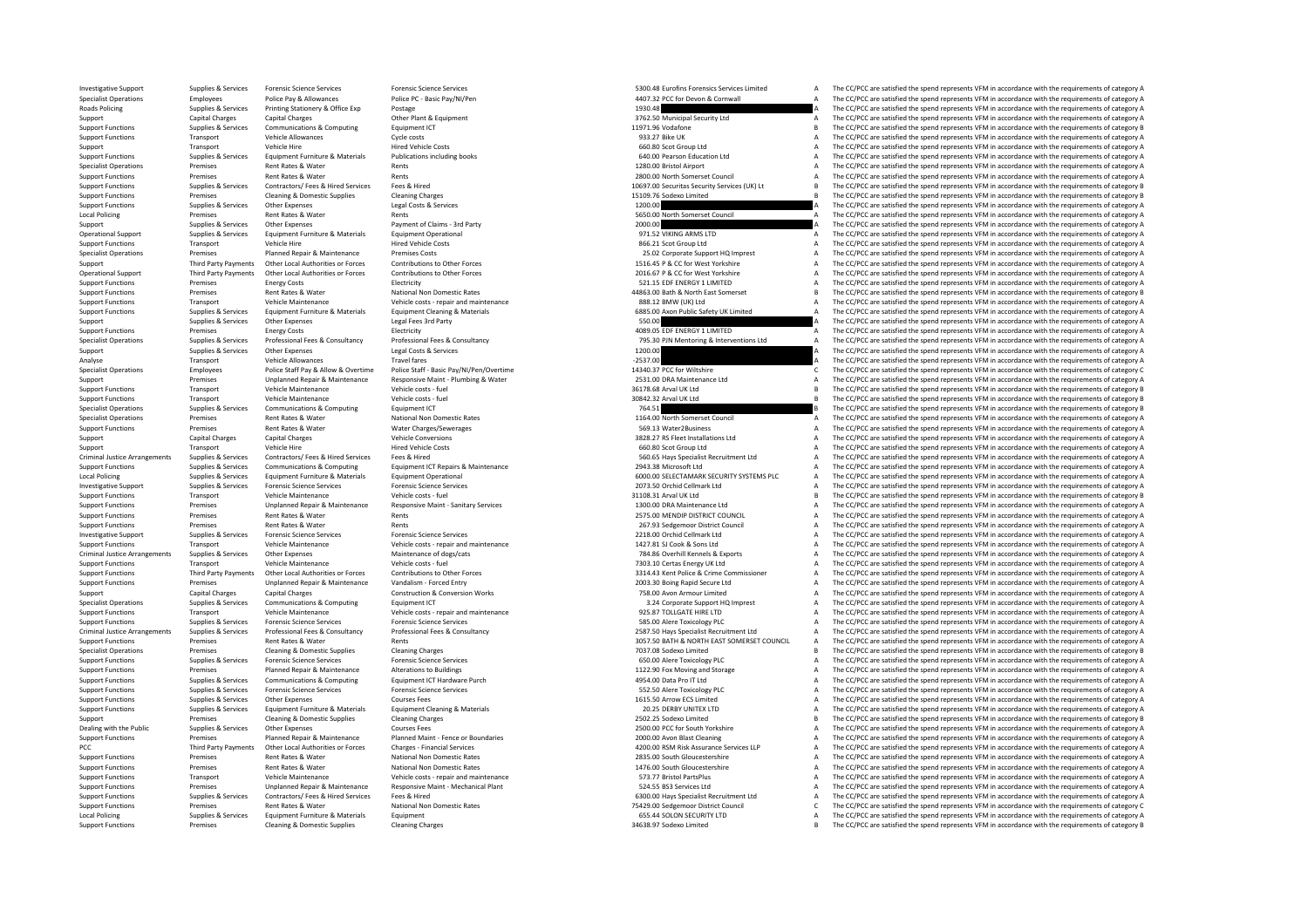Support Functions Premises Cleaning & Domestic Supplies Cleaning Charges Cleaning Charges 21756.75 Sodexo Limited B The CC/PCC are satisfied the spend represents VFM in accordance with the requirements of category B Investigative Support Supplies & Services Forensic Science Services Forensic Science Services Forensic Science Services Forensic Science Services and the companical Cellmark Ltd A The CC/PCC are satisfied the spend represe SUPPORT FUNCTIONS PREMISES ENERGY 1 LIMITED A The CC/PCC are satisfied the spend represents VFM in accordance with the requirements of category A The CC/PCC are satisfied the spend represents VFM in accordance with the req Specialist Operations Transport Vehicle Maintenance Vehicle costs fuel Vehicle costs fuel Vehicle costs fuel 10480.89 B The CC/PCC are satisfied the spend represents VFM in accordance with the requirements of category B Support Functions Rentises Rent Rates Rent Rates National Non Domestic Rates 1116.00 North Somerset Council A The CC/PCC are satisfied the spend represents VFM in accordance with the requirements of category A Support Functions Premises Premises Rent Rates Rent Rates National Non Domestic Rates 10846.00 Taunton Deane Borough Council B The CC/PCC are satisfied the spend represents VFM in accordance with the requirements of catego Specialist Operations Supplies & Services Catering Catering Catering Catering Catering Catering Catering Catering Catering Catering Catering Catering and the Supplies Catering Supplies Services Printing Statistics Postage Support Functions Supplies & Services Printing Stationery & Office Exp Postage Postage Printing Stationery & Office Exp Postage Printing Printing Printing States Printing Stational Temperature Printing Printing Printing Pr Professional Fees & Consultancy Professional Fees & Consultancy Consultancy Consultance ASS.00 Hartnell Taylor Cook LLP A The CC/PCC are satisfied the spend represents VFM in accordance with the requirements of category A Support Functions Employees Police Staff Pay & Allowances Staffing Agency Staffing Agency State Agency 577.50 Adecco UK Ltd A The CC/PCC are satisfied the spend represents VFM in accordance with the requirements of categor Support Functions Supplies & Services Other Expenses Cost Of Appeals Cost Of Appeals Cost Of Appeals Cost Of Appeals 4225.00 A The CC/PCC are satisfied the spend represents VFM in accordance with the requirements of catego Support Functions Premises Energy Costs Functions Electricity 3511.90 EDF ENERGY 1 LIMITED A The CC/PCC are satisfied the spend represents VFM in accordance with the requirements of category A Investigative Support Supplies & Services Forensic Science Services Forensic Science Services Forensic Science Services Forensic Science Services and the company of the company of the company of the company of the company Support Functions Supplies & Services Catering Catering Catering Catering Catering Catering Catering Catering Catering Catering Catering Catering The CC/PCC are satisfied the spend represents VFM in accordance with the req IMPLIES A STRATIONS SUPPLIES A SAFT COMPUTER GROUP LTD A The CC/PCC are satisfied the spend represents VFM in accordance with the requirements of category A The CC/PCC are satisfied the spend represents VFM in accordance w Support Functions Supplies & Services Catering Catering Catering Catering Support Catering Catering Catering Catering Catering Catering Catering Catering Catering Catering Catering Catering Catering Catering Supplies a Sup Criminal Justice Arrangements Supplies & Services Other Expenses Maintenance of dogs/cats Maintenance of dogs/cats and the CONCERT MECOPCC are satisfied the spend represents VFM in accordance with the requirements of categ Specialist Operations Employees Police Pay & Allow & Overtime Police Sergeant ‐ Basic Pay/NI/Pen/Overtime 12905.17 PCC for Gloucestershire C The CC/PCC are satisfied the spend represents VFM in accordance with the requirements of category C Support Functions Employees Police Staff Pay & Allowances Staffing Agency Staffing Agency 2906.00 University Hospitals Bristol NHS FT A The CC/PCC are satisfied the spend represents VFM in accordance with the requirements Operational Support Supplies & Services Other Expenses Mores - Purchase Horses - Purchase Horses - Purchase expenditional Support Support Supplies are only and the contractors of category A The CC/PCC are satisfied the spe Support Functions Supplies & Services Contractors/ Fees & Hired Finances Fees & Hired The CONTECT A The CC/PCC are satisfied the spend represents VFM in accordance with the requirements of category A Supplies & Services Co Supplies Supplies & Services Communications & Computing Equipment ICT Equipment ICT 79744.98 South West One Limited C The CC/PCC are satisfied the spend represents VFM in accordance with the requirements of category C Supp Support Functions Premises Rent Rates Rent Rates Rent Premises Rent Rates National Non Domestic Rates National Non Domestic Rates Support Function Category A The CC/PCC are satisfied the spend represents VFM in accordance Transport Vehicle Hire Vehicle Costs Pure Costs Transport Transport Transport A The CC/PCC are satisfied the spend represents VFM in accordance with the requirements of category A Dess - Kennel Purchase & Maint 708.56 Over Operational Support Supplies Alternational Supplies Other Expenses Dogs • Kennel Purchase & Maint 708.56 Overhill Kennels & Exports A The CC/PCC are satisfied the spend represents VFM in accordance with the requirements of Support Functions Supplies & Services Forensic Science Services Forensic Science Services Forensic Science Services Forensic Science Services Forensic Science Services Services Services and the control a The CC/PCC are sat Support Functions Premises Planned Repair & Maintenance Servicing - Severage Pumps & Septic entity and a servicing and a servicing and the COPCC are satisfied the spend represents VFM in accordance with the requirements of The CC/PCC are satisfied the spend represents VFM in accordance with the requirements of category  $\Delta$ Specialist Operations Employees Police Pay & Allowances Police Superintendent - Basic Pay/NI/Pen 8975.25 PCC for Wiltshire A The CC/PCC are satisfied the spend represents VFM in accordance with the requirements of category Support Functions Premises Planned Repair & Maintenance Servicing Agreements Cover and Support Functions 614.00 STQ SAFE T QUIP A The CC/PCC are satisfied the spend represents VFM in accordance with the requirements of cat The CC/PCC are satisfied the spend represents VFM in accordance with the requirements of category A Contract on the Contract Contract Contract Contract Contract Contract Contract Contract Contract Contract Contract Contract Contract Contract Contract Contract A Contract Contract Contract Contract Contract Contract Contra Support Functions Employees Indirect Employee Expenses Training Course Fees 1200.00 THE AT WORK PARTNERSHIP A The CC/PC are satisfied the spend represents VFM in accordance with the requirements of category A Specialist Operations Supplies & Services Communications & Computing Fquipment ICT examples a service of the spend represents VFM in accordance with the requirements of category A Support Functions Supplies & Services Equipment Funiture & Materials Equipment 130.00 Existol Rovers Football Club Ltd A The CC/PCC are satisfied the spend represents VFM in accordance with the requirements of category A R Supplies & Services Contractors/Fees & Hired Services Fees & Hired Franchine Services Contractors/Fees & Hired Services Fees & Hired Property Contractors/Fees & Hired Services Fees & Hired Property Contractors/Fees & Hired Support Support Support Support Other Expenses Payment of Claims • 3rd Party 3000.00 3000.00 3000.00 A The CC/PCC are satisfied the spend represents VFM in accordance with the requirements of category A Support Functions Supplies & Services Equipment Furniture & Materials Loose Furniture  $\sim$  2870.00 BOF Group Ltd A The CC/PCC are satisfied the spend represents VFM in accordance with the requirements of category A Support Functions Transport Vehicle Maintenance Vehicle costs - repair and maintenance 905.42 Bristol PartsPlus A The CC/PCC are satisfied the spend represents VFM in accordance with the requirements of category A Supplies & Services Professional Fees & Consultancy Professional Fees & Consultancy Consultancy enters are the man and the CONCOM Manufacture and The CC/PCC are satisfied the spend represents VFM in accordance with the req Support Functions Premises Energy Costs Energy Costs Electricity Equipment ICT Software Electricity and the Support Electricity and the CC/PCC are satisfied the spend represents VFM in accordance with the requirements of c Example of the COPCC are satisfied the spend represents VFM in accordance with the requirements of category A Computing and the COPCC are satisfied the spend represents VFM in accordance with the requirements of category A Support Support Support Support Support Support Support Support Support Support Support Support Support Art 20<br>A The CC/PCC are satisfied the spend represents VFM in accordance with the requirements of category A Supplies & Services Other Expenses Payment of Claims ‐ 3rd Party 2500.00 2500.00 A The CC/PCC are satisfied the spend represents VFM in accordance with the requirements of category A Support Supplies & Services Other Expenses Legal Fees 3rd Party 2018 a The CC/PCC are satisfied the spend represents VFM in accordance with the requirements of category A The CC/PCC are satisfied the spend represents VFM i Specialist Operations Premises Cleaning & Domestic Supplies Cleaning Charges Cleaning Charges Cleaning Charges 7037.08 Sodexo Limited B The CC/PCC are satisfied the spend represents VFM in accordance with the requirements Support Functions Unplanned Repair & Maintenance Responsive Maint ‐ Roofs 1395.00 Romac Building Contractors Ltd A The CC/PCC are satisfied the spend represents VFM in accordance with the requirements of category A There i Support Functions Premises Premises Energy Costs Gas Gas Gas CORONA ENERGY RETAIL 4 LTD A The CC/PCC are satisfied the spend represents VFM in accordance with the requirements of category A Category A Category A Category A Catering Catering Catering Catering Catering Catering Catering Supplies and Catering Catering Catering Catering Catering Catering Catering Catering Catering Catering Catering Catering Catering Catering Catering Category A Specialist Operations Transport Vehicle Maintenance Vehicle costs - repair and maintenance 21.99 21.99 Provide 2012 are activated by The CC/PCC are satisfied the spend represents VFM in accordance with the requirements of Third Party Payments Other Excels of Contributions to Other Forces of Development Contributions to Other Forces<br>
Specialist Operations and represents VFM in accordance with the requirements of category B<br>
Specialist Operat Premises Rent Rates & Water Rents Rents Rents Rents Rents Rents Rents Rents Rents Rents Rents Rents Rents Rents Rents A The CC/PCC are satisfied the spend represents VFM in accordance with the requirements of category A Support Functions Premises Rent Rates & Water National Non Domestic Rates 18981.00 North Somerset Council Somerset Council B The CC/PCC are satisfied the spend represents VFM in accordance with the requirements of category Criminal Justice Arrangements Supplies & Services Other Expenses Maintenance of dogs/cats Maintenance of dogs/cats and the supplies of the CONCC are satisfied the spend represents VFM in accordance with the requirements of B The CC/PCC are satisfied the spend represents VFM in accordance with the requirements of category B Operational Support Supplies & Services Other Expenses Courses Fees 2345.00 Serco 2345.00 Serco A The CC/PCC are satisfied the spend represents VFM in accordance with the requirements of category A Courses Capital Charges Specialist Operations Capital Charges Capital Charges Construction & Construction & Conversion Works 2222.50 REFELECTRICS (TAUNTON) LIMITED A The CC/PCC are satisfied the spend represents VFM in accordance with the require Transport Vehicle Maintenance Vehicle costs ‐ fuel Support Vehicle costs ‐ fuel Vehicle costs ‐ fuel 32480.95 Arval UK Ltd B The CC/PCC are satisfied the spend represents VFM in accordance with the requirements of category Support Functions Premises Energy Costs Electricity Electricity 2391.08 EDF ENERGY 1 LIMITED A The CC/PCC are satisfied the spend represents VFM in accordance with the requirements of category A Support Transport Vehicle Allowances Cycle costs 3500.00 Bike UK A The CC/PCC are satisfied the spend represents VFM in accordance with the requirements of category A Support Functions Premises Rent Rates Rent Rates Rent Rates National Non Domestic Rates 1776.00 Bath & North East Somerset A The CC/PCC are satisfied the spend represents VFM in accordance with the requirements of category Support Functions Premises Antent Rates & Water Hire of Accommodation Hire of Accommodation Hire of Accommodation 4320.00 Hilton Bristol A The CC/PCC are satisfied the spend represents VFM in accordance with the requiremen Support Supplies & Services Contractors/ Fees & Hired Services Fees & Hired Hired Hired Process Fees & Hired Process Fees & Hired 1200.00 ACO ELECTRONICS LTD A The CC/PCC are satisfied the spend represents VFM in accordanc Transport Vehicle Maintenance Vehicle costs ‐ repair and maintenance 880.58 SJ Cook & Sons Ltd A The CC/PCC are satisfied the spend represents VFM in accordance with the requirements of category A Specialist Operations Premises Rent Rates & Water National Non Domestic Rates 2004.00 North Somerset Council A The CC/PCC are satisfied the spend represents VFM in accordance with the requirements of category A Operational Support Supplies & Services Equipment Furniture & Materials Equipment Operational 1955.51 iRed Ltd A The CC/PCC are satisfied the spend represents VFM in accordance with the requirements of category A Support Supplies & Services Other Expenses Payment of Claims ‐ 3rd Party 780.00 <sup>A</sup> The CC/PCC are satisfied the spend represents VFM in accordance with the requirements of category A Support Functions Premises Rent Rates & Water National Non Domestic Rates National Non Domestic Rates States Support Function Council A The CC/PCC are satisfied the spend represents VFM in accordance with the requirements Support Functions Transport Vehicle Allowances Vehicle mileage allowance Vehicle mileage allowance Vehicle mileage allowance 70.72 A The CC/PCC are satisfied the spend represents VFM in accordance with the requirements of Equipment Repairs & Maintenance entity and the settlement of category A and the CC/PCC are satisfied the spend represents VFM in accordance with the requirements of category A a category A a content of category A a content Exampled the COPCC are satisfied the spend represents Vehicle Catalog Manuform of Vehicle Costs. Professional Fees & Consultancy Professional Fees & Consultancy Costs. Consultancy and the costs and the costs and the costs Support Functions Transport Vehicle Maintenance Vehicle costs - tyres and tubes vers and tubes 1185.00 GOODYEAR DUNLOP TYRES UK LTD A The CC/PCC are satisfied the spend represents VFM in accordance with the requirements of Support Supplies & Services Other Expenses Legal Fees 3rd Party Legal Fees 3rd Party States Consultancy Computer Consultance STATUS STATES CONNOLLED STATES ARE STATES OF CONCE ARE SERVICE AT A THE CC/PCC are satisfied the Criminal lustice Arrangements Sunnlies & Services Professional Fees & Consultancy Professional Fees & Consultancy Professional Fees & Consultancy Professional Fees & Consultancy Professional Fees & Consultancy Sunnish Cons Supplies & Services Equipment Furniture & Materials Equipment Cleaning & Materials Materials Equipment Cleaning & Materials and the control of the CONCE are satisfied the spend represents VFM in accordance with the require Investigations Supplies & Services Professional Fees & Consultancy Professional Fees & Consultancy Consultancy<br>
Supplies Services And The CC/PCC are satisfied the spend represents VFM in accordance with the requirements of The CC/PCC are satisfied the spend represents VFM in accordance with the requirements of category B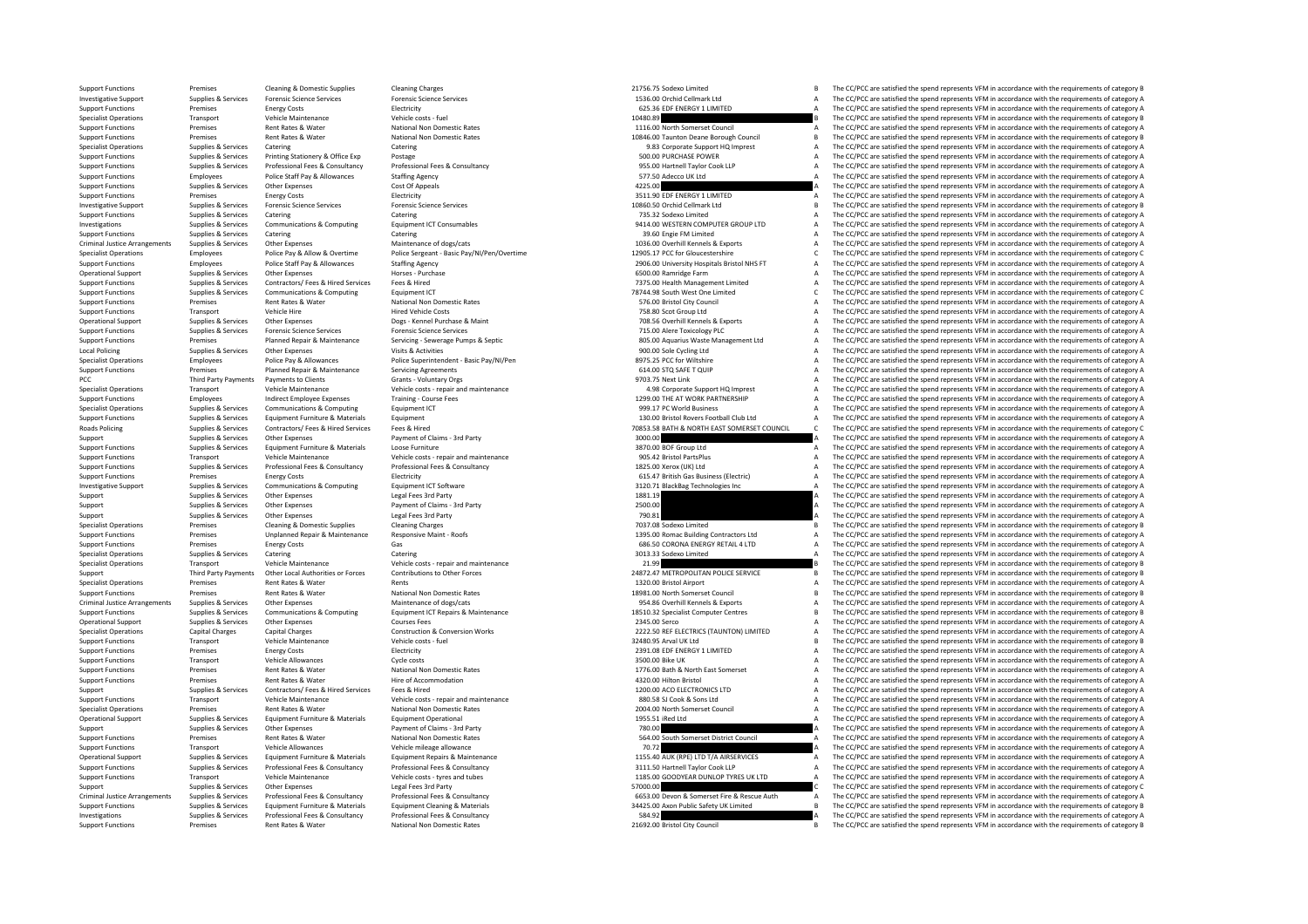Support Functions Supplies & Services Communications & Computing Equipment ICT Repairs & Maintenance 1645.00 Sepura PLC A The CC/PCC are satisfied the spend represents VFM in accordance with the requirements of category A Support Capital Charges Capital Charges ICT Equipment Purchase 10000.00 Vysiion Ltd 10000.00 Vysiion Ltd B The CC/PCC are satisfied the spend represents VFM in accordance with the requirements of category B<br>1999 Supplies B SPECIAL OPERATIONS OF THE CONTROL OPERATIONS OF THE CONTROL OPERATIONS OF THE CONTROL OPERATIONS CATEGORY A THE CONTROL A THE COPC Are satisfied the spend represents VFM in accordance with the requirements of category A A Specialist Operations Employees Police Pav & Allow & Overtime Police PC - Basic Pav/NI/Pen/Allow/Overtime 46697.01 PCC for Wiltshire COVEC are satisfied the spend represents VFM in accordance with the requirements of categ Support Functions Premises Energy Costs Functions Electricity Premises Energy Costs Electricity Premises Energy Costs Electricity Premises Energy Costs Functions Premises Energy Costs Functions Premises Energy Costs Functi Support Capital Charges Capital Charges Construction & Conversion Fees 1375.00 ARTURUS ARCHITECTS A The CC/PCC are satisfied the spend represents VFM in accordance with the requirements of category A Investigative Support Supplies & Services Forensic Science Services Forensic Science Services Forensic Science Services Forensic Science Services and the computation of the CC/PCC are satisfied the spend represents VFM in Analyse Employees Police Staff Pay & Allowances Staffing Agency Staffing Agency 13919.22 Matrix SCM Ltd 13919.22 Matrix SCM Ltd B The CC/PCC are satisfied the spend represents VFM in accordance with the requirements of cat The CC/PCC are satisfied the spend represents VEM in accordance with the requirements of category B Supplies Services Catering Catering Catering Catering Catering Catering Catering Catering Catering Catering Catering Catering Catering Catering Catering Catering Catering Catering Catering Catering Catering Catering Cateri Operational Support Third Party Payments Other Local Authorities or Forces Contributions to Other Forces Contributions to Other Forces and the COMENDATIST CONSIDERATION CONSIDERATION CONTRIBUTION CONTRIBUTION A The CC/PCC Support Functions Transport Vehicle Workshops/Maintenance Vehicle Workshop 939.50 Calibration & Consultancy Services A The CC/PCC are satisfied the spend represents VFM in accordance with the requirements of category A Investigations Supplies & Services Equipment Furniture & Materials Equipment 1451.00 Plastor Ltd A The CC/PCC are satisfied the spend represents VFM in accordance with the requirements of category A Support Employees Police Pay & Allow & Overtime Police PC - Basic Pay/NI/Pen/Overtime 4866.96 PCC for Gloucestershire C The CC/PCC are satisfied the spend represents VFM in accordance with the requirements of category C Co Other Local Authorities or Forces Contributions to Other Forces Contributions to Other Forces Contributions to Other Forces Contence of Category A Substance (Substance 2014) A The CC/PCC are satisfied the spend represents Support Functions Supplies & Services Subsistence & Conference Conference & Meeting Expenses 1400.00 Dean Forest Railway A The CC/PCC are satisfied the spend represents VFM in accordance with the requirements of category A Operational Support Supplies & Services Other Expenses Dogs - Food Dogs - Food Dogs - Food 545.52 Crown Petfoods Ltd A The CC/PCC are satisfied the spend represents VFM in accordance with the requirements of category A The Support Functions Premises Rent Rates & Water Rents Rents Rents Rents Rents Rents Rents 267.93 Sedgemoor District Council A The CC/PCC are satisfied the spend represents VFM in accordance with the requirements of category Specialist Operations Transport Menicle Maintenance Menicle of Vehicle costs - repair and maintenance vith vehicle costs - repair and maintenance and the costs of the CONCOM Connual Menicle of The CC/PCC are satisfied the Support Capital Charges Capital Charges Capital Charges Vehicle Conversions 2013 2013 2013 2014 2013 2014 2013<br>29 Support Capital Charges Spend Rents And The COPCC are satisfied the spend represents VFM in accordance with Examples Rent Rates & Water Rents Rents Rents Rents Rents Rents Rents Rents Rents Rents Rents Rents Rents Rent<br>Capital Charges Capital Charges Capital Charges (CT Equipment Purchase Rents Rents Rents Rents Rents Rents Ren<br> Support Capital Charges Capital Charges ICT Equipment Purchase 1214.00 SOFTWARE BOX LTD A The CC/PCC are satisfied the spend represents VFM in accordance with the requirements of category A Investigative Support Supplies & Services Forensic Science Services Forensic Science Services Forensic Science Services Forensic Science Services Forensic Science Services and the companism of the CC/PCC are satisfied the Support Capital Charges Capital Charges Furniture Purchase and the control of the CONSTANT CHARGES CAPITAL CHARGES AND THE CONSTANT CONSTANT CONSTANT CHARGES AND THE CONSTANT CONSTANT CHARGES THE CONSTANT CHARGES AND THE C PCC Third Party Payments Payments to Clients Grants ‐ Voluntary Orgs 24106.50 The Green House <sup>B</sup> The CC/PCC are satisfied the spend represents VFM in accordance with the requirements of category B Support Support Support Subsistence Subsistence Subsistence Subsistence Subsistence Subsistence Subsistence Subsistence Subsistence Conference Subsistence Subsistence Subsistence Conference Subsistence Subsistence Conferen Support Functions Premises Unplanned Repair & Maintenance Responsive Maint - Internal Wall or Door Maint and the CONCOURCE are satisfied the spend represents VFM in accordance with the requirements of category A<br>Support Fu  $\Delta$  The CC/PCC are satisfied the spend represents VFM in accordance with the requirements of category  $\Delta$ Support Functions Premises Rent Rates & Water Landlords Service Charge Support Functions Premises Rent Rates & Water Landlords Service Charge 969.47 FMS Ltd - Cabot Park Service Charge A The CC/PCC are satisfied the spend Criminal Justice Arrangements Supplies & Services Equipment Furniture & Materials Equipment Equipment Equipment<br>Third Party Payments Other Local Authorities or Forces Agency Payments - OLAs 74790.65 North Somerset Council The CC/PCC are satisfied the spend represents VFM in accordance with the requirements of category C Support Functions Supplies & Services Equipment Functions Addressive Equipment States Equipment 81.00 Cardiac Science Holdings (UK) Ltd A The CC/PCC are satisfied the spend represents VFM in accordance with the requirement Support Functions Support Premises Rent Rates Rent Rates National Non Domestic Rates 372.00 Bristol City Council A The CC/PC are satisfied the spend represents VFM in accordance with the requirements of category A The CC/P Investigative Support Supporters Forensic Science Services Forensic Science Services Forensic Science Services Forensic Science Services Forensic Science Services Forensic Science Services Forensic Science Services Forensi Investigative Support Supplies & Services Forensic Science Services Forensic Science Services 4133.00 Key Forensic Services Ltd <sup>A</sup> The CC/PCC are satisfied the spend represents VFM in accordance with the requirements of category A Support Functions Premises Rent Rates Rent Consumedial Non Domestic Rates National Non Domestic Rates (Support Function Consumed Later and The CC/PCC are satisfied the spend represents VFM in accordance with the requiremen Support Functions Support Functions Consument CONSUM and Support Functions Consument Consument Consument Consu<br>The CC/PCC are satisfied the spend represents VFM in accordance with the requirements of category A<br>The CC/PCC Specialist Operations Supplies & Services Communications & Computing Telephone Calls Telephone Calls 719.76 VODAFONE LTD (CORPORATE) A The CC/PCC are satisfied the spend represents VFM in accordance with the requirements o Support Francisco Community of the CONSTRATE (SUPPORT ASSESS) The CONSTRATE OF A SUPPORT AND A THE CONSTRATE OF A THE CONSTRATE OF A THE CONSTRATE OF A THE CONSTRATE OF A THE CONSTRATE OF A THE CONSTRATE OF A THE CONSTRATE Specialist Operations Supplies & Services Subsistence Subsistence Subsistence Subsistence Subsistence Subsistence Subsistence Contributions to Other Forces Supplies and the conference of Contenctions of Contentions of Cont 1324604 PCC for Wilshire Bank of The CCPCC are satisfied the spend represents VFM in accordance with the requirements of category B Contributions to the Tores contributions to the Cromation of the CCPCC are satisfied the s Support Functions Transport Vehicle Maintenance Vehicle costs - repair and maintenance Vehicle costs - repair and maintenance and the COOS A The CC/PCC are satisfied the spend represents VFM in accordance with the requirem Professional Fees & Consultancy Professional Fees & Consultancy Consultancy Consultancy Consultancy Consultancy<br>1474.16 Crown Prosecution Service Consultance and the CC/PCC are satisfied the spend represents VFM in accorda Commission of the CC/PCC are satisfied the spend represents Viening Premises and the Commission of the Commission of the Commission of the Commission of the Commission of the Commission of the Commission of the Commission Support Functions Functions Premises Energy Costs Gas Gas Gas Gas and maintenance Gas 8522.36 CORONA ENERGY RETAIL 4 LTD A The CC/PCC are satisfied the spend represents VFM in accordance with the requirements of category A Support Functions Transport Vehicle Maintenance Vehicle costs ‐ repair and maintenance vehicle costs ‐ repair and maintenance of the COOS SONS COOK & Sons Ltd A The CC/PCC are satisfied the spend represents VFM in accordan Premises Rent Rates & Water Rents Rents Rents Rents Rents Premises Rent Rates Rents Rents And The CONTY COUNCIL A The CC/PCC are satisfied the spend represents VFM in accordance with the requirements of category A<br>Employee Specialist Operations Employees Police Pay & Allowances Police Inspector - Basic Pay/NI/Pen/Allow Changed Basic Pay/NI/Pen/Allow Changed Basic Pay/NI/Pen/Allow Changed Basic Pay and December 2007 Changed Basic Pay and The Criminal Justice Arrangements Supplies & Services Contractors/ Fees & Hired Supplies Cervices Fees & Hired Supplies & Services Fees & Hired Supplies & Services Fees & Hired Supplies & Services Fees & Hired Supplier Recorde nvestigative Support Services Services (Services Forential Science Services Forential Science of the Support of the Support of the Support of the Support of the Support of the Support of the Support of the Support of the S Support Premises Energy Costs Gas Gas Gas Category A Support Concerns and the CC/PCC are satisfied the spend represents VFM in accordance with the requirements of category A The CC/PCC are satisfied the spend represents VF Premises Rent Rates & Water Landlords Service Charge 245.50 Sedgemoor District Council 245.50 Sedgemoor District Council A The CC/PCC are satisfied the spend represents VFM in accordance with the requirements of category A Support Functions Premises Unplanned Repair & Maintenance Responsive Maint - Electrical states and the S25.00 Solar Valley Electrical Limited A The CC/PCC are satisfied the spend represents VFM in accordance with the requi Supplies & Services Professional Fees & Consultancy Professional Fees & Consultancy Consultancy Professional Fees & Consultancy Consultancy and the SUSS Distribution of the COPCC are satisfied the spend represents VFM in a Premises Rent Rates & Water Water Charges/Sewerages Mater 2Business A The CC/PCC are satisfied the spend represents VFM in accordance with the requirements of category A Criminal Justice Arrangements Transport Member and Members of Vehicle costs repair and maintenance (Criminal American Sand Sand Criminal University Criminal University Criminal University of Members of detegory A Criminal Support Functions Functions Premises Energy Costs Gas Gas Gas Gas Support Functions Gas 577.59 CORONA ENERGY RETAIL 4 LTD A The CC/PCC are satisfied the spend represents VFM in accordance with the requirements of category The CC/PCC are satisfied the spend represents VFM in accordance with the requirements of category A Support Functions Transport Vehicle Hire Hired Vehicle Costs Fired Vehicle Costs and the COSts 733.21 Scot Group Ltd A The CC/PCC are satisfied the spend represents VFM in accordance with the requirements of category A Specialist Operations Supplies & Services Communications & Computing Telephone Calls 1355.67 Telefonica UK Limited A The CC/PCC are satisfied the spend represents VFM in accordance with the requirements of category A Specialist Operations Employees Police Pay & Allowances Police Chief Inspector - Basic Pay/N/Pen/Allow 6853.13 PCC for Gloucestershire A The CC/PCC are satisfied the spend represents VFM in accordance with the requirements Support Capital Charges Capital Charges Support Conversions Construction & Conversions Conversions 3123.71 RS Fleet Installations Ltd A The CC/PCC are satisfied the spend represents VFM in accordance with the requirements Support Capital Charges Capital Charges Capital Charges Construction & Conversion Works 658.00 AVON ROAD MARK LTD A The CC/PCC are satisfied the spend represents VFM in accordance with the requirements of category A Charac The CC/PCC are satisfied the spend represents VFM in accordance with the requirements of category A Supplies & Supplies & Subsistence & Conference Accommodation Accommodation a manual and the Support Accommodation 1165.98 A The CC/PCC are satisfied the spend represents VFM in accordance with the requirements of category Support Functions Support Printing Stationary & Office Exp Postage 16.50 DERBY UNITEX LTD A The CC/PCC are satisfied the spend represents VFM in accordance with the requirements of category A Company and Company and Company and Company of Company and Company and Company and Company and Company and Company and Company and Company and Company and Company and Company and Company and Company and Company and Company Support Supplies & Services Other Expenses And Degal Fees 3rd Party 2012 a Support Category 2008 The CC/PCC are satisfied the spend represents VFM in accordance with the requirements of category A The CC/PCC are satisfied Support Functions Premises Energy Costs Energy Costs Electricity Electricity Support Electricity and the COST ENERGY 1 LIMITED A The CC/PCC are satisfied the spend represents VFM in accordance with the requirements of cate 93536.36 AIRWAVE SOLUTIONS LTD Communic Communications Communications Computing Aircrave Airwave 93536.36 AIRWAVE SOLUTIONS LTD C The CC/PCC are satisfied the spend represents VFM in accordance with the requirements of cat Support Capital Charges Capital Charges Capital Charges ICT Equipment Purchase ICT Equipment Purchase 84521.26 INSIGHT DIRECT (UK) LTD C The CC/PCC are satisfied the spend represents VFM in accordance with the requirements Specialist Operations Premises Energy Costs Electricity Electricity Electricity Inc. and the COST Development Costs Electric A The CC/PCC are satisfied the spend represents VFM in accordance with the requirements of catego Employees Police Pay & Allowances Police Chief Inspector - Basic Pay/NI/Pen/Allow 6853.13 PCC for Gloucestershire A The CC/PCC are satisfied the spend represents VFM in accordance with the requirements of category A Police Support Capital Charges Capital Charges Capital Charges Other Plant & Equipment Capital Charges Capital Charges Capital Charges Capital Charges Capital Charges Capital Charges Capital Charges Capital Charges Charges Charge Support Capital Charges Capital Charges Capital Charges Capital Charges Other Plant & Equipment 1327.50 E.on Control Solutions Ltd A The CC/PCC are satisfied the spend represents VFM in accordance with the requirements of Support Capital Charges Capital Charges Capital Charges Capital Charges Other Plant & Equipment 1541.66 Screwfix Direct Ltd A The CC/PCC are satisfied the spend represents VFM in accordance with the requirements of categor The CC/PCC are satisfied the spend represents VFM in accordance with the requirements of category A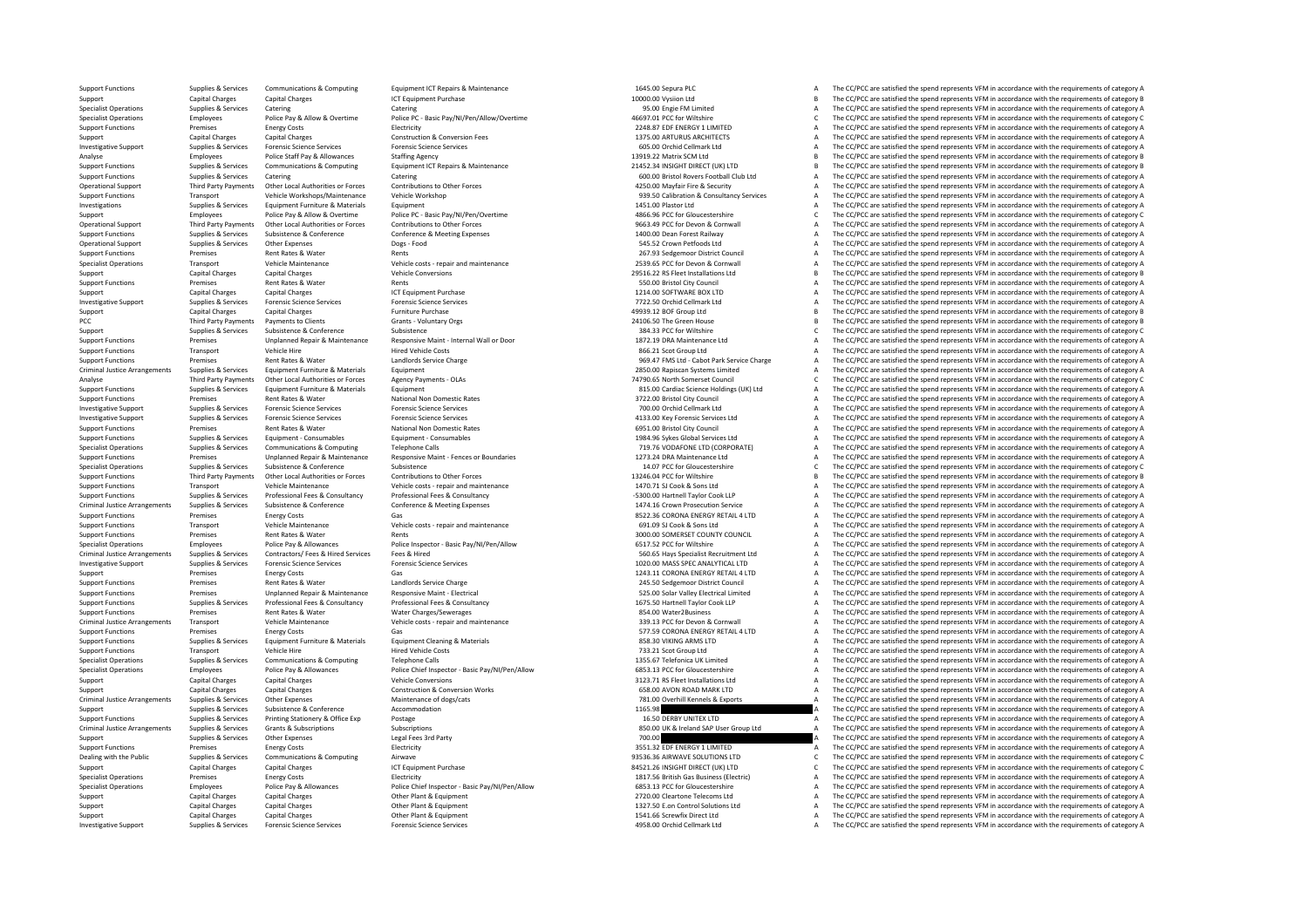Disused Supplies & Services Printing Stationery & Office Exp Printing 3527.05 Xerox (UK) Ltd 3527.05 Xerox (UK) Ltd A The CC/PCC are satisfied the spend represents VFM in accordance with the requirements of category A Disused Third Party Payments Payments of Clients Grants - Voluntary Orgs Grants - Voluntary Orgs 164500.00 Sedgemoor District Council Council Council Council C The CC/PCC are satisfied the spend represents VFM in accordanc 7518.00 Somerset County Council Pension Fun<br>7518.00 Somerset County Council Pension Fun<br>79 The CO/PCC are satisfied the spend represents VFM in accordance with the requirements of category C Support Functions Premises Rent Rates Water National Non Domestic Rates 511.00 South Somerset District Council A The CC/PCC are satisfied the spend represents VFM in accordance with the requirements of category A Local Policing Third Party Payments Payments to Clients Grants Council Council 2016 a The CC/PC are satisfied the spend represents VFM in accordance with the requirements of category B in a council council and represents V Contract Operational Support of California Support Support Support Support Contract Care Contract Care Capital Care and Record of Capital Capital Capital Capital Capital Capital Capital Capital Capital Capital Capital Capi Support Supplies & Services Other Expenses Legal Fees 3rd Party 4311.47 A The CC/PCC are satisfied the spend represents VFM in accordance with the requirements of category A Specialist Operations Supplies & Services Equipment Furniture & Materials Publications including books SB.8.00 Multi Packaging Solutions Materials and The CC/PCC are satisfied the spend represents VFM in accordance with th The CC/PCC are satisfied the spend represents VFM in accordance with the requirements of category A Support Functions Premises Rent Rates Rent Rates National Non Domestic Rates 1452.00 Sedgemoor District Council A The CC/PCC are satisfied the spend represents VFM in accordance with the requirements of category A Criminal Justice Arrangements Supplies & Services Other Expenses Maintenance of dogs/cats Maintenance of dogs/cats Maintenance of dogs/cats 781.00 Overhill Kennels & Exports A The CC/PCC are satisfied the spend represents Disused Supplies Services Printing Stationery & Office Exp Reprographics Corresponding Control of Control of the COMPOS Banner Group Limited A The CC/PCC are satisfied the spend represents VFM in accordance with the requir Support Functions Support Functions Support Functions Support Functions 1147.20 Hands Free Computing Ltd A The CC/PCC are satisfied the spend represents VFM in accordance with the requirements of category A Conference & Me Exampled Supplies & Services Subsistence & Conference Conference Conference Conference Conference Conference Conference Conference Conference Conference Supplies a metal a The CC/PCC are satisfied the spend represents VFM Support Premises Electricity and maintenance the maintenance of the maintenance of the maintenance of the maintenance of the Support of the Support Premises of the Support Premises of the Support of the Support of the Supp Support Functions Transport Vehicle Maintenance Vehicle costs - repair and maintenance Vehicle costs - repair and maintenance and the Same of the Sons Ltd A The CC/PCC are satisfied the spend represents VFM in accordance w Disused Supplies & Services Printing Stationery & Office Exp Printing and Printing Printing 256.12 Xerox (UK) Ltd A The CC/PCC are satisfied the spend represents VFM in accordance with the requirements of category A The CC Third Party Payments Other Local Authorities or Forces Contributions to Other Forces Contributions to Other Forces of the Contributions to Other Forces and the CONCERT CONNUMERT ACCIDENT A The CONCERT A THE CONCERT ARE CON Analyse Transport Vehicle Allowances Travel fares Travel fares Travel fares and the COLOGIC CONCERT CONCERT CONCERT A The CC/PCC are satisfied the spend represents VFM in accordance with the requirements of category A The Disused Supplies & Services Printing Stationery & Office Exp Printing Printing Printing Printing Printing Stationery A Printing Stationery A Child Base of Category A The CC/PCC are satisfied the spend represents VFM in acc Support Functions Premises Planned Repair & Maintenance Servicing ‐ Servicing ‐ Servicing ‐ Servicing ‐ Servicing ‐ Servicing ‐ Servicing • Servicing • Servicing • Servicing • Servicing • Servicing • Servicing • Servicing Specialist Operations Supplies A Service Support HQ Imprest A The CC/PCC are satisfied the spend represents VFM in accordance with the requirements of category A Specialist Operations Supplies & Services Forensic Science Services Forensic Science Services Forensic Science Services Forensic Science Services and the CONCO Systems Technology Consultants Ltd A The CC/PCC are satisfied Support Functions Support Functions Support Functions Support Functions Category A The CONSECTION CATERING LTD A The CONSECTION CATERING LTD A THE CONSECTION A THE CONSECTION ASSOCIATED A THE CONSECTION ASSOCIATED A THE CO Criminal Vehicle Allowances Arrangements Travel fares Travel fares Travel fares Travel fares Travel fares and Ltd A The CC/PCC are satisfied the spend represents VFM in accordance with the requirements of category A The CC Analyse Supplies Services Grants & Subscriptions Subscriptions Subscriptions Subscriptions Subscriptions Subscriptions and the CL/PCC are satisfied the spend represents VFM in accordance with the requirements of category A Investigations Supplies Services Catering Catering Catering Catering Catering Catering Catering Catering Catering and the control and the control of the CC/PCC are satisfied the spend represents VFM in accordance with the Specialist Operations Premises Rentalist Operations Rents 720 Windows Represents 72 and The CC/PCC are satisfied the spend represents VFM in accordance with the requirements of category A Support Functions Premises Rent Rates Rent Rates Rent Pational Non Domestic Rates National Non Domestic Rates 876.00 Bristol City Council A The CC/PCC are satisfied the spend represents VFM in accordance with the requireme Investigative Support Supplies & Services Medical Fees Pathologists reports Pathologists reports Pathologists reports 2586.00 DR DS COOK A The CC/PCC are satisfied the spend represents VFM in accordance with the requiremen The CC/PCC are satisfied the spend represents VFM in accordance with the requirements of category A Support Functions Premises Rent Rates & Water Landlords Service Charge Charge 245.50 Sedgemoor District Council A The CC/PCC are satisfied the spend represents VFM in accordance with the requirements of category A Operational Support Supplies & Services Other Expenses Vet Fees & Supplies Vet Fees & Supplies 761.96 B & W Equine Group Ltd A The CC/PC are satisfied the spend represents VFM in accordance with the requirements of categor Local Policing Supplies Services Equipment Furniture & Materials Equipment Equipment 1336.67 SOLON SECURITY LTD A The CC/PCC are satisfied the spend represents VFM in accordance with the requirements of category A Checken Operational Support Supplies & Services Equipment Furniture & Materials Equipment Equipment Suppliers and the content of category A The CC/PCC are satisfied the spend represents VFM in accordance with the requirements of c Specialist Operations Premises Planned Repair & Maintenance Premises Costs 1140.00 N & S Flooring (Bristol) Ltd A The CC/PCC are satisfied the spend represents VFM in accordance with the requirements of category A Speciali Transport Vehicle Allowances Vehicle mileage allowance Vehicle mileage allowance<br>Transport Vehicle Maintenance Vehicle costs - twres and tubes vehicle costs - twres and tubes vehicle costs - twres and tubes a the CC/PCC ar Support Functions Transport Vehicle Maintenance Vehicle costs - tyres and tubes Vehicle costs - tyres and tubes 2133.96 GOODYEAR DUNLOP TYRES UK LTD A The CC/PCC are satisfied the spend represents VFM in accordance with th Support Capital Charges Capital Charges ICT Equipment Purchase Support Purchase 500.000 Capital Charges ICT Equipment Purchase 500.000 Capital Charges A The CC/PCC are satisfied the spend represents VFM in accordance with Specialist Operations Employees Police Pay & Allowances Police Sergeant - Basic Pay/NI/Pen 2601.23 PCC for Wiltshire A The CC/PCC are satisfied the spend represents VFM in accordance with the requirements of category A Sup Support Functions Supplies & Services Equipment Furniture & Materials Equipment Equipment Equipment 1705.00 Point South Limited A The CC/PCC are satisfied the spend represents VFM in accordance with the requirements of cat Support Capital Charges Capital Charges Furniture Purchase Funniture Purchase 557.73 ARGOS BUSINESS SOLUTIONS LTD A The CC/PCC are satisfied the spend represents VFM in accordance with the requirements of category A Suppor Support Functions Premises Energy Costs and The CC/PCC are satisfied the spend represents VFM in accordance with the requirements of category A The CC/PCC are satisfied the spend represents VFM in accordance with the requi Support Functions Supplies & Services Other Expenses Courses Fees Courses Fees Courses Fees 1800.00 PCC for Gloucestershire A The CC/PCC are satisfied the spend represents VFM in accordance with the requirements of categor Exampled the Contempt of Contempt of Contempt Contempt Contempt Contempt Contempt Contempt Contempt Contempt Contempt Contempt Contempt Contempt Contempt Contempt Contempt Contempt Contempt Contempt Contempt Contempt Conte Support Capital Charges Capital Charges Construction & Conversion Works 2925.00 Solar Valley Flectrical Limited A The CC/PCC are satisfied the spend represents VFM in accordance with the requirements of category A Support Tunctions Transport Vehicle Maintenance Vehicle costs • repair and maintenance 2469.46 Sons Ltd A The CC/PCC are satisfied the spend represents VFM in accordance with the requirements of category A The CC/PCC are s Analyse Employees Police Staff Pay & Allowances Staffing Agency Staffing Agency and the CONSECT PART A The CC/PCC are satisfied the spend represents VFM in accordance with the requirements of category A The CC/PCC are sati Supplies & Services Other Expenses Payment of Claims - 3rd Party 825.00 825.00 A The CC/PCC are satisfied the spend represents VFM in accordance with the requirements of category A Support Capital Charges Capital Charges Capital Charges Construction & Conversion Fees 6700.00 Ridge & Partners LLP A The CC/PCC are satisfied the spend represents VFM in accordance with the requirements of category A Supp Support Functions Premises Energy Costs Gas Gas 1130.71 CORONA ENERGY RETAIL 4 LTD A The CC/PCC are satisfied the spend represents VFM in accordance with the requirements of category A Courses Courses Courses Courses Cours Analyse Supplies & Services Other Expenses Courses Fees Courses Courses Courses Courses Courses Courses Courses Courses Courses Courses Courses Courses Courses Courses Courses Courses Courses Courses Courses Courses Course Support Functions Supplies & Services Printing Stationery & Office Exp Postage exp Postage 4100.00 Neopost Ltd A The CC/PCC are satisfied the spend represents VFM in accordance with the requirements of category A Support Premises Rent Rates & Water Rents Rents Rents Rents Rents Rents Rents Rents Rents Rents Rents Rents Rents 2666.66 BATH & RORTH EAST SOMERSET COUNCIL A The CC/PCC are satisfied the spend represents VFM in accordance Support Functions Vehicle costs • repair and maintenance Vehicle costs • repair and maintenance Vehicle costs • repair and maintenance and the sections of category A The CC/PCC are satisfied the spend represents VFM in acc Support Functions Transport Vehicle Maintenance Vehicle costs - tyres and tubes 595.50 GOODYEAR DUNLOP TYRES UK LTD A The CC/PCC are satisfied the spend represents VFM in accordance with the requirements of category A Support Functions Supplies & Services Equipment Furniture & Materials Equipment Equipment Support Functions Equipment Support Functions and States and the CC/PCC are satisfied the spend represents VFM in accordance with th The CC/PCC are satisfied the spend represents VFM in accordance with the requirements of category A Analyse Employees Police Staff Pay & Allowances Staffing Agency 31457.83 Matrix SCM Ltd B The CC/PCC are satisfied the spend represents VFM in accordance with the requirements of category B Criminal Justice Arrangements Supplies & Services Other Expenses Maintenance of dogs/cats Maintenance of dogs/cats Maintenance of dogs/cats and the main temperature of dogs/cats and the CO/PCC are satisfied the spend repre Investigative Supplies Services Forensic Support Support Support Support Services Forensic Science Services Support Support Support Support Support Support Support Support Support Support Support Support A The CC/PCC are s Support Functions Premises Energy Costs Electricity Electricity SBS.72 EDF ENERGY 1 LIMITED A The CC/PCC are satisfied the spend represents VFM in accordance with the requirements of category A Specialist Operations Supplies & Services Communications & Computing Telephone Calls 1358.09 Telefonica UK Limited A The CC/PCC are satisfied the spend represents VFM in accordance with the requirements of category A The C The CC/PCC are satisfied the spend represents VFM in accordance with the requirements of category A Support Premises Energy Costs Gas Gas Service Gas And Content of Content of Costs Gas And Content of Category A The CC/PCC are satisfied the spend represents VFM in accordance with the requirements of category A Support of the services of the services and the services of the services of the services of the services of the services of the services of the services of the services of the services of the services of the services of th Support Functions Premises Energy Costs Electricity Electricity 653.81 EDE ENERGY 1 LIMITED A The CC/PCC are satisfied the spend represents VFM in accordance with the requirements of category A Support Supplies & Services Catering Catering Catering Catering A The CC/PCC are satisfied the spend represents VFM in accordance with the requirements of category A The CC/PCC are satisfied the spend represents VFM in acc Support Employees Indirect Employee Expenses Inter Authority Adj 1974 Reorg 1974 Reorg 14362.19 PCC for Gloucestershire B The CC/PCC are satisfied the spend represents VFM in accordance with the requirements of category B Professional Fees & Consultancy Professional Fees & Consultancy Consultancy Professional Fees & Consultancy Ees & Consultancy Ees & Consultancy Ees & Consultancy Ees & Consultancy Ees & Consultancy Ees & Consultancy Ees & Investigations Supplies & Services Contractors/ Fees & Hired Services Fees & Hired 2560.00 Reed Gas Safety Consultancy Ltd A The CC/PCC are satisfied the spend represents VFM in accordance with the requirements of category Supplies & Services Contractors/ Fees & Hired Services Fees & Hired - Accreditation Accreditation Music and Data and the COPCC are satisfied the spend represents VFM in accordance with the requirements of category A<br>The CC Support Capital Charges Capital Charges ICT Equipment Purchase 1860.00 JL Corporate Ltd A The CC/PCC are satisfied the spend represents VFM in accordance with the requirements of category A The CC/PCC are satisfied the spe Specialist Operations Supplies & Services Subsistence Subsistence Accommodation accommodation accommodation accordance accommodation 346.50 B The CC/PCC are satisfied the spend represents VFM in accordance with the require Support Functions Transport Vehicle Maintenance Vehicle costs - repair and maintenance vehicle costs - repair and maintenance and the spend a The CC/PCC are satisfied the spend represents VFM in accordance with the require Support Functions Supplies & Services Other Expenses Legal Costs & Services Costs are a services and the content of category A The CC/PCC are satisfied the spend represents VFM in accordance with the requirements of catego The CC/PCC are satisfied the spend represents VFM in accordance with the requirements of category A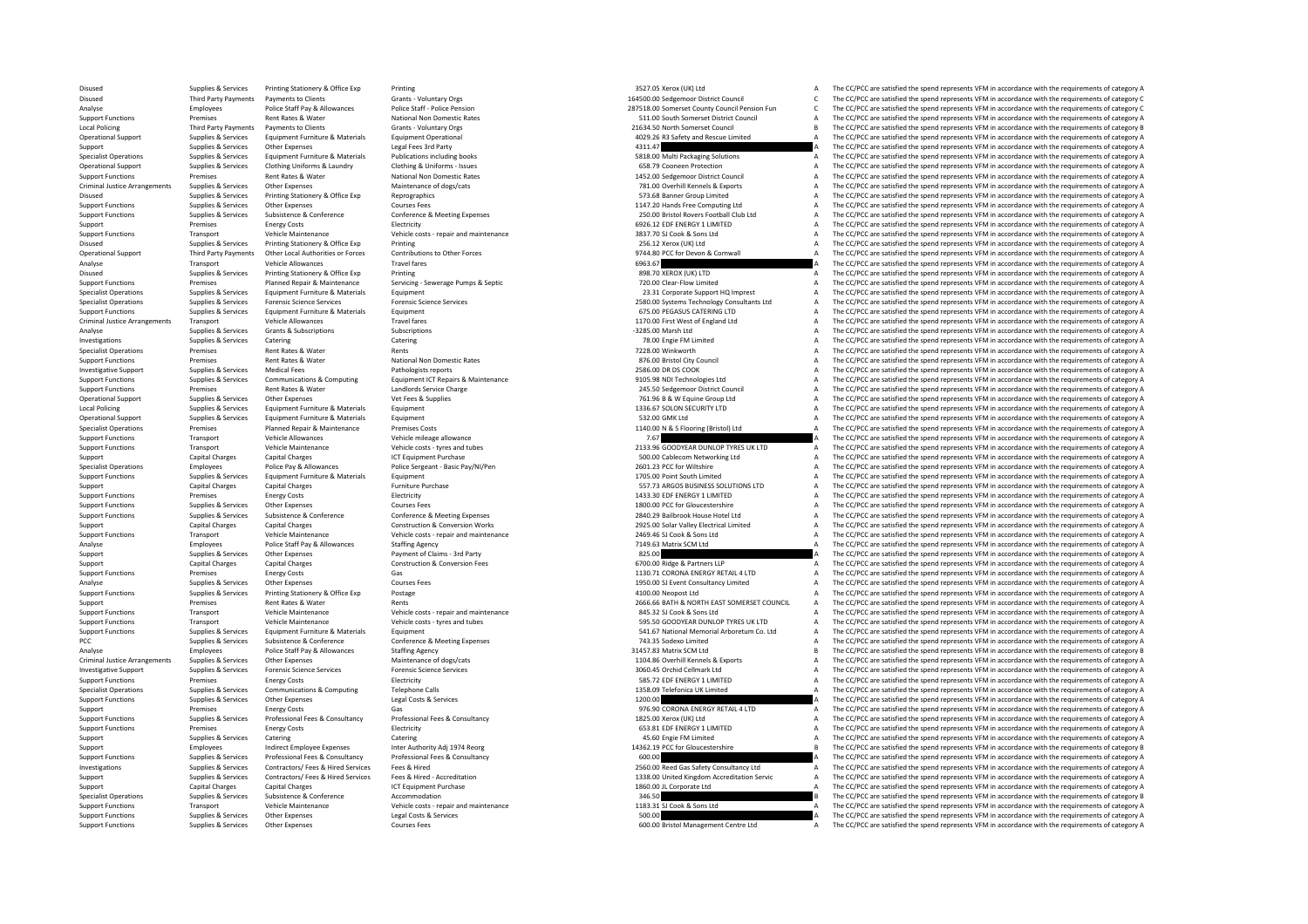Third Party Payments Other Local Authorities or Forces Contributions to Other Forces Contributions to Other Forces Contributions to Other Forces and the CONNEC 1948.05 P & CC for West Yorkshire A The CC/PCC are satisfied t Supplies & Services Professional Fees & Consultancy Professional Fees & Consultancy Consultancy and the CONSULTIS During the CONSULTIS and the CONCOREC are satisfied the spend represents VFM in accordance with the requirem 1525.00 Hays Specialist Recruitment Ltd  $A = \frac{1}{2}$  The CC/PCC are satisfied the spend represents VFM in accordance with the requirements of category A Support Functions Support Functions Support Functions Contrast Contrast Equipment Contrast Equipment Support Functions and The CC/PCC are satisfied the spend represents VFM in accordance with the requirements of category A Criminal lustice Arganements Third Darty Dayments Other Local Authorities or Enrors Angency Record Angency Care Angency Care and Care and reaction of the COCC are the COCC are assisted the special of the continuum ants of Support Functions Transport Vehicle Maintenance Vehicle costs - repair and maintenance and maintenance 645.54 Bristol PartsPlus A The CC/PCC are satisfied the spend represents VFM in accordance with the requirements of cat Specialist Operations Employees Police Pay & Allow & Overtime Police PC - Basic Pay/NI/Pen/Overtime 22690.69 PCC for Gloucestershire C The CC/PCC are satisfied the spend represents VFM in accordance with the requirements o Support Supplies & Services Contractors/ Fees & Hired Fees & Hired Services Fees & Hired Services Fees & Hired 610.00 Prompt Uk Ltd A The CC/PCC are satisfied the spend represents VFM in accordance with the requirements of  $\text{C}$  Operational Support Support Support Supplies Textiles Are the CC/PCC are satisfied the spend represents VFM in accordance with the requirements of category A<br>A The CC/PCC are satisfied the spend represents VFM in Support Support Support Other Expenses Payment of Claims - 3rd Party 6950.00 A The CC/PCC are satisfied the spend represents VFM in accordance with the requirements of category A The CC/PCC are satisfied the spend represen Criminal lustice Arrangements Sunnlies & Services Clothing Uniforms & Laundry Bundow Jaundry & Devices Clothing Uniforms & Laundry & Device and Device in the CONS of the CONS of the specified the specified the specified th Criminal Justice Arrangements Supplies & Services Other Expenses On Maintenance of dogs/cats Maintenance of dogs/cats Maintenance of dogs/cats and the control of the COPCC are satisfied the spend represents VFM in accordan Experience of the CC/PCC are satisfied the spend reports with the requirements of category A may be the induced and the equirements of category A may be the comparison of category A may be the comparison of category A may Exampled Supplies & Services Professional Fees & Consultancy Professional Fees & Consultancy Consultancy Professional Fees & Consultancy Consultancy and the Service Supplies and Supplies and Supplies a strategy and the CON  $\frac{1}{2}$  are CC/PCC are satisfied the spend represents VFM in accordance with the requirements of category A<br>2996 27 Rittish Gas Business (Flectric)  $\Delta$  The CC/PCC are satisfied the spend represents VFM in accordance wi Support Functions Premises Premises Energy Costs Publicity Electricity Publicity 2396.27 British Gas Business (Electricity A The CC/PCC are satisfied the spend represents VFM in accordance with the requirements of category Local Policing Supplies & Services Other Expenses Publicity & Promotions Publicity & Promotions Publicity & Promotions 2082.00 COLAN LTD A The CC/PCC are satisfied the spend represents VFM in accordance with the requiremen Analyse Employees Police Staff Pay & Allowances Staffing Agency 35305.66 Matrix SCM Ltd B The CC/PCC are satisfied the spend represents VFM in accordance with the requirements of category B Operational Support Supplies & Services Other Expenses 600 Courses Fees 658.00 Rescue 3 Europe Limited A The CC/PCC are satisfied the spend represents VFM in accordance with the requirements of category A Courses Fees Cour Specialist Operations Premises Rent Rates Rent Rates Rent Rational Non Domestic Rates National Non Domestic Rates 1476.00 North Somerset Council A The CC/PCC are satisfied the spend represents VFM in accordance with the re PCC Third Party Payments Payments O Clients Grants - Voluntary Orgs Grants - Voluntary Orgs 16215.00 Next Link B The CC/PCC are satisfied the spend represents VFM in accordance with the requirements of category B Constru The CC/PCC are satisfied the spend represents VFM in accordance with the requirements of category A Support Functions Supplies & Services Printing Stationery & Office Exp Postage Postage Postage 2000.00 PURCHASE POWER A The CC/PCC are satisfied the spend represents VFM in accordance with the requirements of category A Sp Specialist Operations Supplies & Services Communications & Computing Equipment ICT 1226.23 BRITISH TELECOMMUNICATIONS PLC A The CC/PCC are satisfied the spend represents VFM in accordance with the requirements of category Support Functions Supplies & Services Other Expenses Courses Fees 2000.00 WESTON COLLEGE <sup>A</sup> The CC/PCC are satisfied the spend represents VFM in accordance with the requirements of category A Investigations Supplies Services Other Expenses Maintenance of dogs/cats Maintenance of dogs/cats 781.00 Overhill Kennels & Exports A The CC/PCC are satisfied the spend represents VFM in accordance with the requirements of Investigative Support Supplies & Services Forensic Science Services Forensic Science Services Forensic Science Services Forensic Science Services and resin and the spend represents and the requirements of category A The CC The CC/PCC are satisfied the spend represents VEM in accordance with the requirements of category  $\Delta$ Support Functions Transport Vehicle Maintenance Vehicle costs - repair and maintenance vehicle costs - repair and maintenance a vehicle costs - repair and maintenance a cost of category A The CC/PCC are satisfied the spend Support Supplies & Services Other Expenses Legal Costs & Services Costs are accorded a Computer Costs are accorded a Cost of Costs are accorded a Cost of Costs and the Costs are accordance with the requirements of category The CC/PCC are satisfied the spend represents VFM in accordance with the requirements of category A Support Functions Premises Unplanned Repair & Maintenance Responsive Maint ‐ Internal Wall or Door 6894.62 DRA Maintenance Ltd <sup>A</sup> The CC/PCC are satisfied the spend represents VFM in accordance with the requirements of category A Support Functions Premises Planned Repair & Maintenance Servicing Agreements 1556.26 PHS Group Ltd A The CC/PCC are satisfied the spend represents VFM in accordance with the requirements of category A Sunnort Functions Sunnies & Services Subsistence & Conference Conference Conference Conference Conference Conference Conference Conference Conference Conference Supplies and the CONSTAGE of The CONFerence of The CONFerence Support Functions Premises Rent Rates & Water National Non Domestic Rates National Non Domestic Rates National Non Domestic Rates and the COUNCE SOMETHING IT A The CC/PCC are satisfied the spend represents VFM in accordanc Support Functions Transport Vehicle Workshops/Maintenance Vehicle Materials Network and the Support Transport Content Materials and the CC/PCC are satisfied the spend represents VFM in accordance with the requirements of c Support Functions Premises Energy Costs Containers Costs Gas 2154.69 CORONA ENERGY RETAIL 4 LTD A The CC/PCC are satisfied the spend represents VFM in accordance with the requirements of category A The SCALE 2052.26 CORONA Support Functions Premises Premises Energy Costs Gas Case Conference A Conference A Conference A Conference A Conference A Conference A Conference A Conference Conference Conference Conference Conference Conference Confere Specialist Operations Subsistence Supplies & Services Subsistence Conference Conference Conference Conference Conference Conference (COC/PCC are satisfied the spend represents VFM in accordance with the requirements of cat Support Functions Premises Energy Costs Category A Cas Case Costs CORONA ENERGY RETAIL 4 LTD A The CC/PCC are satisfied the spend represents VFM in accordance with the requirements of category A Support Functions Premises Support Functions Premises Planned Repair & Maintenance Security Security Security 9700.00 Avon Armour Limited A The CC/PCC are satisfied the spend represents VFM in accordance with the requirements of category A The Analy Analyse Transport Vehicle Allowances Travel fares Travel fares Travel fares Analyse and the CC/PCC are satisfied the spend represents VFM in accordance with the requirements of category A The CC/PCC are satisfied the spend Professional Fees & Servicing Professional Fees & Consultancy and the Material Professional Fees & Consultancy<br>Planned Repair & Maintenance Servicing - Mechanical Plant Professional Planned Repairs 1881.25 Dr Stuart Brody<br> Support Functions Premises Planned Repair & Maintenance Servicing • Mechanical Plant 8269.67 Integral UK Ltd A The CC/PCC are satisfied the spend represents VFM in accordance with the requirements of category A Support Fun Exampled Supplies & Services Communications & Computing Equipment ICT Repairs & Maintenance 2419.00 Basware Holdings Limited A The CC/PCC are satisfied the spend represents VFM in accordance with the requirements of catego Premises Rent Rates Water National Non Domestic Rates 7494.00 Bristol City Council A The CC/PCC are satisfied the spend represents VFM in accordance with the requirements of category A Specialist Operations Employees Police Pay & Allowances Police Chief Inspector - Basic Pay/NI/Pen/Allow BSD.63 PCC for Gloucestershire CHEC COPCC are satisfied the spend represents VFM in accordance with the requirements o Support Functions Supplies & Services Forensic Science Services Forensic Science Services Forensic Science Services Forensic Science Services Forensic Science Services Forensic Science Services Services Services and the re The CC/PCC are satisfied the spend represents VFM in accordance with the requirements of category A Support Support Services Catering Catering Catering Catering Catering Catering Catering Catering Catering Catering Catering Catering Catering Catering Catering Category A The CC/PCC are satisfied the spend represents VFM i Analyse Supplies Alexances Grants & Subscriptions Subscriptions Subscriptions Subscriptions Supplies and Subscriptions Supplies and Subscriptions Supplies A The CC/PCC are satisfied the spend represents VFM in accordance w Catering Catering Catering Catering Catering Catering Catering Catering Catering Catering Catering Catering Catering Catering Catering Catering Catering Catering Catering Catering Catering Catering Category A The CC/PCC ar Local Policing Subsistence Subsistence Subsistence Subsistence 230.16 230.16 A The CC/PCC are satisfied the spend represents VFM in accordance with the requirements of category A Supplies & Services Cothing Uniforms & Laundry Clothing & Uniforms - Issues Cothing & Uniforms - Issues Cothing & Uniforms - Issues and the CONCEST DEVEROND PROFICE OF CONCEST CONTROLLED TO A The CC/PCC are satisfied the s 7527.81 Avon Fire & Rescue COPT A The CC/PCC are satisfied the spend represents VFM in accordance with the requirements of category A<br>1375.38 BRITISH TELECOMMUNICATIONS PLC A The CC/PCC are satisfied the soend represents V Support Support Support Support Communications & Computing Equipment ICT 1375.38 BRITISH TELECOMMUNICATIONS PLC A The CC/PCC are satisfied the spend represents VFM in accordance with the requirements of category A Investigative Support Supplies & Services Forensic Science Services Forensic Science Services Forensic Science Services Forensic Science Services Forensic Science Services and the COPCC are satisfied the spend represents V The CC/PCC are satisfied the spend represents VFM in accordance with the requirements of category A Support Functions Supplies & Services Printing Stationery & Office Exp Printing Printing 1567.20 Xerox (UK) Ltd A The CC/PCC are satisfied the spend represents VFM in accordance with the requirements of category A Support Functions Premises Rent Rates & Water National Non Domestic Rates 1080.00 Mendip District Council A The CC/PCC are satisfied the spend represents VFM in accordance with the requirements of category A Specialist Operations Subsistence Subsistence Subsistence Subsistence and the Services Subsistence of Devon A The CC/PCC are satisfied the spend represents VFM in accordance with the requirements of category A The CC/PCC a Support Functions Premises Rent Rates & Water Water Charges/Sewerages 2099.51 Water 2009.51 Water 2009.51 Water 2009.51 Water 2009.51 Water 2009.51 Water 2009.51 Water 2009.51 Water 2009.51 Water 2009.51 Water 2009.51 Wate Specialist Operations Premises Energy Costs Electricity Electricity and the Specialist Operations and the CC/PCC are satisfied the spend represents VFM in accordance with the requirements of category A Superations and the Transport Vehicle Maintenance Vehicle costs – tyres and tubes 1026.00 GOODYEAR DUNLOP TYRES UK LTD A The CC/PCC are satisfied the spend represents VFM in accordance with the requirements of category A Specialist Operations Supplies & Services Communications & Computing Telephone Calls 718.70 Vodafone Corporate Limited A The CC/PCC are satisfied the spend represents VFM in accordance with the requirements of category A Support Transport Vehicle Maintenance Vehicle costs – fuel vehicle costs – fuel 1016.42 Certas Energy UK Ltd A The CC/PCC are satisfied the spend represents VFM in accordance with the requirements of category A Support Functions Transport Vehicle Maintenance Vehicle costs - fuel Vehicle costs -fuel 10211.00 Certas Energy UK Ltd B The CC/PCC are satisfied the spend represents VFM in accordance with the requirements of category B S Specialist Operations Supplies & Services Equipment Furniture & Materials Equipment 1405.92 A The CC/PCC are satisfied the spend represents VFM in accordance with the requirements of category A Support Functions Support Franciscs Premises and Unplanned Repair & Maintenance Responsive Maint - Plumbing & Water Maint - Plumbing & Water Maint Plumbing & Water Maint Provides and Description of the COPCC are satisfied Police Staff - Basic Pay/NI/Pen/Overtime end and the second term of the Search STATE of the Search STATE of the Search STATE SEARCH SEARCH CONDUCTER THE SEARCH ON The COPCC are satisfied the spend represents VFM in accorda Supplies & Services Professional Fees & Consultancy Professional Fees & Consultancy Consultancy and the CONSULTANCE CONSULTANCE CONSULTANCE CONSULTANCE CONSULTANCE ON THE CONSULTANCE AND THE CONSULTANCE ON THE CONSULTANCE Support Functions Supplies & Services Clothing Uniforms & Laundry Clothing & Uniforms - Issues 3986.50 DERBY UNITEX LTD A The CC/PCC are satisfied the spend represents VFM in accordance with the requirements of category A Special Charges Capital Charges Capital Charges Additions:Non Enhancing Fees 1234.00 DRA Maintenance Ltd A The CC/PCC are satisfied the spend represents VFM in accordance with the requirements of category A The CC/PCC are Support Capital Charges Capital Charges Capital Charges Construction & Conversion Works 1500.00 Grinters 1500.00 Grinters Limited A The CC/PCC are satisfied the spend represents VFM in accordance with the requirements of c Criminal Justice Arrangements Supplies & Services Other Expenses A Remand costs Remand costs Remand costs A Cri<br>Criminal Justice Arrangements of the spend of category A The CC/PCC are satisfied the spend represents VFM in Support Functions Supplies & Services Other Expenses Legal Costs & Services Legal Costs & Services Legal Costs & Services 625.00 A The CC/PCC are satisfied the spend represents VFM in accordance with the requirements of ca The CC/PCC are satisfied the spend represents VFM in accordance with the requirements of category A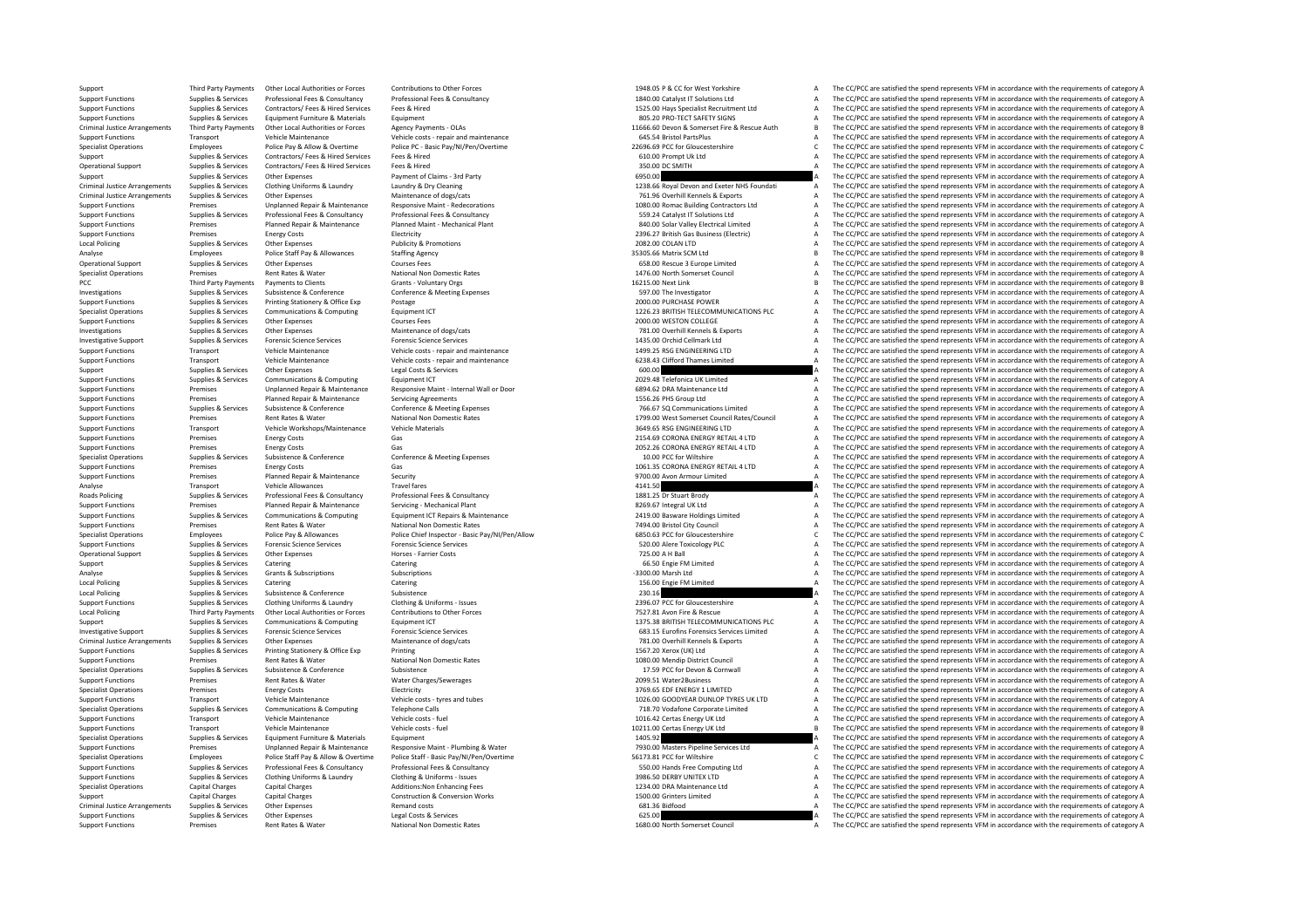Support Functions Supplies & Services Forensic Science Services Forensic Science Services Forensic Science Services Forensic Science Services Forensic Science Services and the Support Functions and The CC/PCC are satisfied Support Functions Premises Energy Costs Electricity Bectricity Support Electricity 3482.31 EDF ENERGY 1 LIMITED A The CC/PCC are satisfied the spend represents VFM in accordance with the requirements of category A Support ST4.00 DRA Maintenance Ltd **A** The CC/PCC are satisfied the spend represents VFM in accordance with the requirements of category A The CC/PCC are satisfied the spend represents VFM in accordance with the requirements of c Support Functions Employees Indirect Employee Expenses Direct Medical Intervention 600.00 Dr Margaret Newson A The CC/PCC are satisfied the spend represents VFM in accordance with the requirements of category A The CC/PCC Investigative Support Support Support Support Support Support Support Support Services Forensic Services Services Services Services Services Services Services Services Services Services Services Services Services Services Support Functions Supplies & Services Contractors/ Fees & Hired Services Fees & Hired Services Fees & Hired A The COPC are satisfied the spend represents VFM in accordance with the requirements of category A Specialist Operations Supplies & Services Other Expenses Courses Fees Courses Fees 1480.00 College of Policing Ltd A The CC/PCC are satisfied the spend represents VFM in accordance with the requirements of category A Analyse Supplies Services Printing Stationery & Office Exp Printing Stationery A Office Exp Printing 522.50 Xerox (UK) Ltd A The CC/PCC are satisfied the spend represents VFM in accordance with the requirements of category SS1.06 BMW (UK) Ltd COVEC ART TRANSPORT TRANSPORT ART TRANSPORT OF CONSUMING A The CC/PCC are satisfied the spend represents VFM in accordance with the requirements of category A The CC/PCC are satisfied the spend represen Support Functions Transport Vehicle Maintenance Vehicle costs - tyres and tubes 1344.02 GOODYEAR DUNLOP TYRES UK LTD A The CC/PCC are satisfied the spend represents VFM in accordance with the requirements of category A Support Supplies & Services Other Expenses Courses Fees Courses Fees Courses Fees Courses Fees Courses Fees Courses Fees Courses Fees Courses Fees Courses Courses Courses Courses Fees Courses Fees Courses Fees Courses Fees Support Capital Charges Capital Charges Capital Charges ICT Equipment Purchase 14721.00 SOFTWARE BOX LTD SOFTWARE BOX LTD B The CC/PCC are satisfied the spend represents VFM in accordance with the requirements of category Support Capital Charges Capital Charges Capital Charges Vehicle Conversions 20236.64 Produce 26236.64 RS Fleet Installations Ltd B The CC/PCC are satisfied the spend represents VFM in accordance with the requirements of ca Support Functions Premises Rent Rates & Water National Non Domestic Rates Rates 2268.00 Bath & North East Somerset A The CC/PCC are satisfied the spend represents VFM in accordance with the requirements of category A Suppo Capital Charges Capital Charges Capital Charges Capital Charges Capital Charges ICT Equipment Purchase 45650.00 South West One Limited A The CC/PCC are satisfied the spend represents VFM in accordance with the requirements Specialist Operations Premises Planned Repair & Maintenance Premises Costs Premises Costs 3168.00 Avon Armour Limited A The CC/PCC are satisfied the spend represents VFM in accordance with the requirements of category A Su Support Functions Premises Unplanned Repair & Maintenance Responsive Maint - Plumbing & Water 2267.85 DRA Maintenance Ltd A The CC/PCC are satisfied the spend represents VFM in accordance with the requirements of category Specialist Operations Employees Police Pay & Allowances Police Inspector - Basic Pay/NI/Pen Specialist Police Inspection of the CC/PCC are satisfied the spend represents VFM in accordance with the requirements of category Local Policing Third Party Payments Payments Occurs Scants Voluntary Orgs Grants - Voluntary Orgs 21634.50 North Somerset Council B The CC/PCC are satisfied the spend represents VFM in accordance with the requirements of c PCC Third Party Payments Payments Octins Payments of Clients Grants - Voluntary Orgs 24747.75 Victim Support 24747.75 Victim Support B The CC/PCC are satisfied the spend represents VFM in accordance with the requirements o Support Functions Premises Planned Repair & Maintenance Servicing ‐ Electrical 3750.00 Solar Valley Electrical Limited A The CC/PCC are satisfied the spend represents VFM in accordance with the requirements of category A S Premises Planned Repair & Maintenance Servicine - Serverage Pumps & Septic COPC Care 2010 278.00 Aquarius Waste Management Ltd A The CC/PCC are satisfied the spend represents VFM in accordance with the requirements of cate Specialist Operations Supplies & Services Catering Catering Catering Catering Catering Catering Catering Catering Catering Catering Catering Catering Catering The CC/PCC are satisfied the spend represents VFM in accordance Support Premises Unplanned Repair & Maintenance Responsive Maint - Floor or Stairs and the states 1154.00 DRA Maintenance Ltd A The CC/PCC are satisfied the spend represents VFM in accordance with the requirements of categ The CC/PCC are satisfied the spend represents VFM in accordance with the requirements of category A Support Functions Premises Rent Rates & Water Water Water Water Charges/Sewerages 8570.09 Western Power Distribution (SW) A The CC/PCC are satisfied the spend represents VFM in accordance with the requirements of category Support Functions Premises Waste Disposal – Premises Waste Disposal – Premises Waste Disposal – Premises Waste Disposal – Premises Waste Disposal – Premises Waste Disposal – Premises Functions Premises Waste Disposal – Pre 4468.50 Devon & Somerset Fire & Rescue Auth A The CC/PCC are satisfied the spend represents VFM in accordance with the requirements of category A<br>80121.83 TAUNTON DEANE BOROUGH COUNCIL C The CC/PCC are satisfied the spend Support Capital Charges Capital Charges Capital Charges Construction & Conversion Works 80121.83 TAUNTON DEANE BOROUGH COUNCIL C The CC/PCC are satisfied the spend represents VFM in accordance with the requirements of cate Criminal Justice Arrangements Supplies & Services Other Expenses Maintenance of dogs/cats Maintenance of Maintenance of Maintenance of Maintenance of Maintenance and maintenance and the CONCO overhill Kennels & Exports A T Transport Vehicle Maintenance Vehicle costs - repair and maintenance values and the CONCOLOGY CHANNET SALES (PCC are satisfied the spend represents VFM in accordance with the requirements of category A<br>Sunnline & Services Criminal Justice Arrangements Supplies & Services Printing Stationery & Office Exp Printing 123.20 Xerox 123.20 Xerox (UK) Ltd A The CC/PCC are satisfied the spend represents VFM in accordance with the requirements of cate Support Functions Premises Energy Costs Functions Functions Functions Premises Energy Costs Energy Costs Electricity Functions Premises Energy Costs Functions Functions Premises Energy Costs Functions Functions Functions P Support Functions Supplies & Services Clothing Uniforms & Laundry Clothing & Uniforms - Issues Computing A Uniforms - Issues Computing Uniforms - Issues 609.70 SBI Tac Pro Ltd A The CC/PCC are satisfied the spend represent Support Supplies & Services Communications & Computing Equipment ICT Equipment ICT 510.00 Vodafone Corporate Limited A The CC/PCC are satisfied the spend represents VFM in accordance with the requirements of category A Veh Support Functions Transport Vehicle Maintenance Vehicle costs - repair and maintenance vehicle costs - repair and maintenance vehicle costs - repair and maintenance 1318.75 HOWARDS CITROEN A The CC/PCC are satisfied the sp Premises Planned Repair & Maintenance Estates Costs 2599.30 Grinters 2599.30 Grinters Limited A The CC/PCC are satisfied the spend represents VFM in accordance with the requirements of category A PCC Third Party Payments Payments Occurs Services Services Services States of Cranks Occurs Services Services States of Cranks Cranks Controllers of Cranks of Cranks Cranks Cranks Cranks Cranks Cranks and Developers and De Supplies & Supplies Services Other Expenses Legal Fees 3rd Party 1002.<br>Support Functions Support Devices Device Party 1002.63 B The CC/PCC are satisfied the spend represents VFM in accordance with the requirements of categ Support Employees Police Pay & Allow & Overtime Police PC ‐ Basic Pay/NI/Pen/Overtime 13652.84 PCC for Wiltshire 13652.84 PCC for Wiltshire C The CC/PCC are satisfied the spend represents VFM in accordance with the require Support Functions Capital Charges Capital Charges ICT Equipment Purchase 2000.00 ATOS IT Services Uk Ltd A The CC/PCC are satisfied the spend represents VFM in accordance with the requirements of category A The Crime Servi Investigative Support Supplies & Services Forensic Science Services Forensic Science Services Forensic Science Services Forensic Science Services and the companic Supplies are equirements of category A The CC/PCC are satis Support Functions Premises A The CC/PCC are satisfied the spend represents VFM in accordance with the requirements of category A The CC/PCC are satisfied the spend represents VFM in accordance with the requirements of cate Support Supplies & Services Printing Stationery & Office Exp Printing Maint - Roofs Printing Bationery & Office Exp Printing Printing Maint - Roofs and the Stationer of the CC/PCC are satisfied the spend represents VFM in Support Functions Premises Unplanned Repair & Maintenance Responsive Maint - Roofs 652.00 Romac Building Contractors Ltd A The CC/PCC are satisfied the spend represents VFM in accordance with the requirements of category A Specialist Operations Transport Sunnings Vehicle Allowances Travel fares Travel fares Travel fares Travel fares Travel fares Travel fares Travel fares Specialist Operations and the CC/PCC are satisfied the spend represents Criminal Justice Arrangements Supplies & Services Other Expenses Maintenance of dogs/cats Remand costs 1435.00 Charles Fellows Limited A The CC/PCC are satisfied the spend represents VFM in accordance with the requirements Supplies & Services Other Expenses On Maintenance of dogs/cats Maintenance of dogs/cats Maintenance of dogs/cats Maintenance of dogs/cats Maintenance of dogs/cats Maintenance of dogs/cats Maintenance of dogs/cats Maintenan Supplies & Services Professional Fees & Consultancy Professional Fees & Consultancy Professional Fees & Consultancy Professional Fees & Consultancy Professional Fees & Consultancy Professional Fees & Consultancy Profession Support Functions Premises Punned Repair Support Support Support and the Support and the support and the support and the support and the equilibration of the property of the property of the property of the property of th Support Support Support Support Support Support Support Support Support Support Support Support Support Support Support Support Support Support Support Support Support Support Support Support Support Support Support Suppor Support Functions Premises Rent Rates Rent Rates Rent Rates National Non Domestic Rates Rates 2712.00 North Somerset Council A The CC/PCC are satisfied the spend represents VFM in accordance with the requirements of catego Specialist Operations Employees Police Pay & Allow & Overtime Police Chief Inspector - Basic Pay/NI/Pen/Allow/Overtime 29113.80 PCC for Wiltshire 2013.80 PCC for Wilshire CC/PCC are satisfied the spend represents VFM in ac Analyse Transport Vehicle Allowances Travel fares Travel fares Travel fares Travel fares Travel fares Travel fares Travel fares and the COLOGING TRAVEL CONSULTER CONSULTER TRAVEL A SUBSTITUTE ON THE CONSULTER A THE COPCC a Support Capital Charges Capital Charges Vehicle Conversions Vehicle Conversions 2700.99 RS Fleet Installations Ltd A The CC/PCC are satisfied the spend represents VFM in accordance with the requirements of category A Support Functions Premises Rent Rates & Water National Non Domestic Rates 690.00 Taunton Deane Borough Council A The CC/PCC are satisfied the spend represents VFM in accordance with the requirements of category A Operational Support Supplies Services Other Expenses Vet Fees & Supplies Vet Fees & Supplies Vet Fees & Supplies Veterinary Associal Channel Supplies 1526.91 Quantock Veterinary Hospital Ltd A The CC/PCC are satisfied the The CC/PCC are satisfied the spend represents VFM in accordance with the requirements of category A Support Functions Transport Vehicle Maintenance Vehicle costs - tyres and tubes 1086.79 GOODYEAR DUNLOP TYRES UK LTD A The CC/PCC are satisfied the spend represents VFM in accordance with the requirements of category A Support Transport Vehicle Maintenance Vehicle costs ‐ repair and maintenance 3613.02 SJ Cook & Sons Ltd A The CC/PCC are satisfied the spend represents VFM in accordance with the requirements of category A Local Policing Supplies Supplies & Services Subsistence Subsistence Subsistence Subsistence Subsistence Subsistence 202.24 A The CC/PCC are satisfied the spend represents VFM in accordance with the requirements of category Support Supplies & Services Other Expenses Legal Fees 3rd Party 10000.00 COMERSET COUNTY COUNCILL THE CC/PCC are satisfied the spend represents VFM in accordance with the requirements of category B<br>The CC/PCC are satisfied Support Functions Premises Rent Rates & Water Rents Rents Rents Rents Rents Rents Rents Rents and the COUNTY COUNCIL A The CC/PCC are satisfied the spend represents VFM in accordance with the requirements of category A The The CC/PCC are satisfied the spend represents VFM in accordance with the requirements of category A Dealing with the Public Supplies & Services Communications & Computing Airwave Airwave 93536.36 AIRWAVE SOLUTIONS LTD C The CC/PCC are satisfied the spend represents VFM in accordance with the requirements of category C Support Transport Vehicle Maintenance Vehicle costs – fuel expendix a support of category and represents a The CC/PCC are satisfied the spend represents VFM in accordance with the requirements of category A Specialist Operations Supplies Supplies Communications & Computing Equipment ICT 615.37 Telefonica UK Limited A The CC/DCC are satisfied the spend represents VFM in accordance with the requirements of category A The CC/DCC Investigative Support Supplies & Services Forensic Science Services Forensic Science Services Forensic Science Services Forensic Science Services and the COPCC are satisfied the spend represents VFM in accordance with the Support Functions Premises Planned Repair & Maintenance Servicing - Lifts Servicing Lifts 1448.98 Jackson Lift Services Ltd A The CC/PCC are satisfied the spend represents VFM in accordance with the requirements of categor Support Functions Functions Support Functions Equipment Functions Consuments of Consument Consumables Equipment Functions Consumables Equipment Functions and the Services Equipment Consumables Consuments of category A The Support Functions Premises Rent Rates & Water Rents Rents Rents Rents Rents Rents Rents Rents A The CC/PCC are satisfied the spend represents VFM in accordance with the requirements of category A Investigative Support Supplies & Services Forensic Science Services Forensic Science Services Forensic Science Services Forensic Science Services and the Support Support Support Support Support Support Support Support Supp Supplies & Services Forensic Science Services Forensic Science Services Forensic Science Services Forencis Science Services environment of category B and the COPCC are satisfied the spend represents VFM in accordance with Support Functions Suppliers & Services Contractors/ Fees & Hired Services Fees & Hired 6375.00 Health Management Limited A The CC/PCC are satisfied the spend represents VFM in accordance with the requirements of category A Support Premises Support Rent Rents And the Company of Rents Rents Rents Rents Rents Rents Rents Rents Rents Rents 266.66 BATH ANORTH EAST SOMERSET COUNCIL A The CC/PCC are satisfied the spend represents VFM in accordance Support Functions Transport Vehicle Maintenance Vehicle costs - tyres and tubes 2400.84 GOODYEAR DUNLOP TYRES UK LTD A The CC/PCC are satisfied the spend represents VFM in accordance with the requirements of category A Sup The CC/PCC are satisfied the spend represents VFM in accordance with the requirements of category A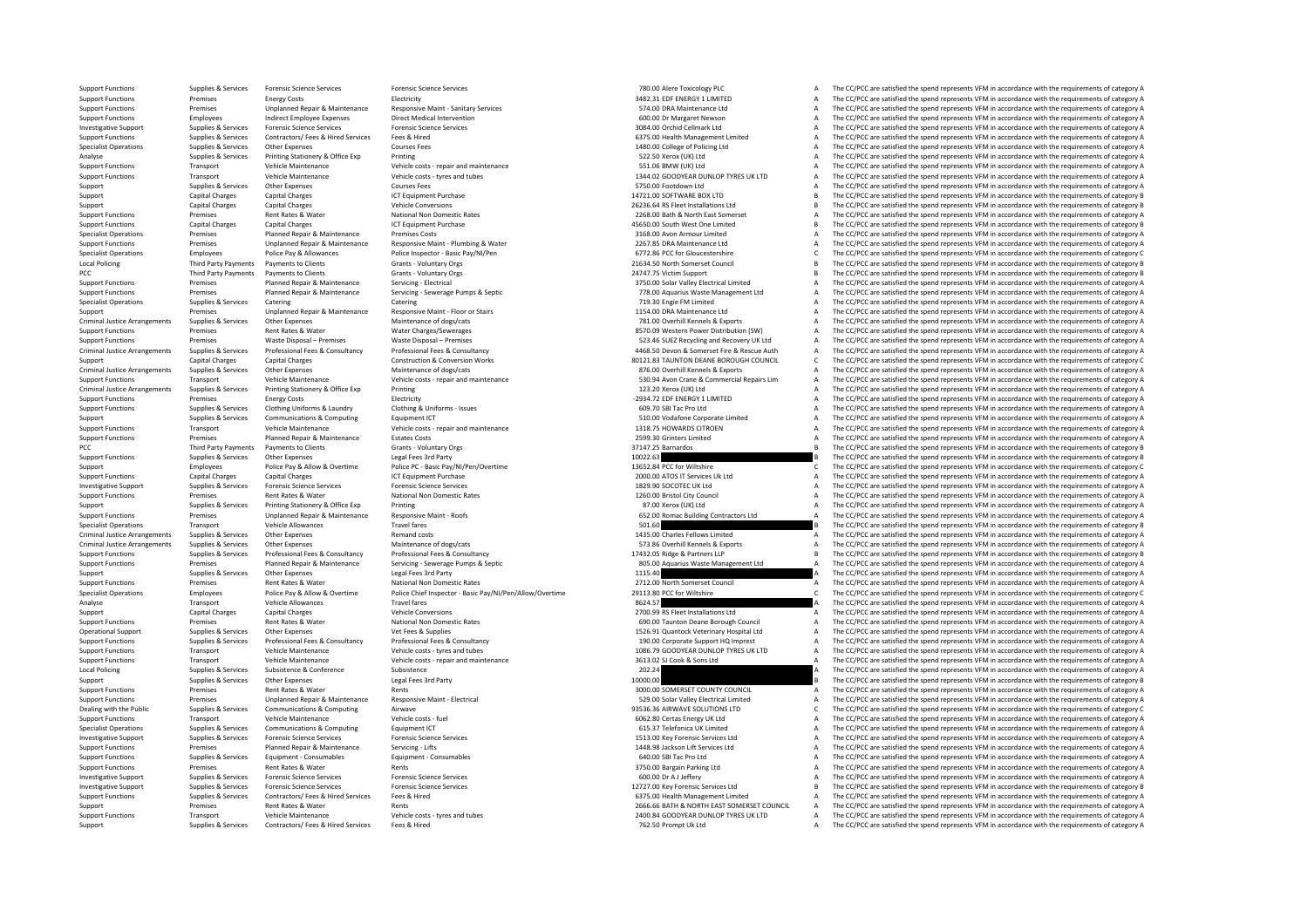Support Functions Premises Rent Rates & Water Rents Rents Rents Rents Rents Rents Rents Rents Rents Rents Rent Rents Rents Rents Rents Rents Rents Rents Rents Rent Rents Rents Rents Rents Rents Rents Rents Rents Rent Rents

Support Functions Transport Vehicle Maintenance Vehicle costs ‐ repair and maintenance vehicle costs ‐ repair and maintenance vehicle costs ‐ repair and maintenance and the cost of category A The CC/PCC are satisfied the s Specialist Operations Premises A The CC/PCC are satisfied the spend represents VFM in accordance with the requirements of category A The CC/PCC are satisfied the spend represents VFM in accordance with the requirements of Support Functions Premises Waste Disposal – Premises Waste Disposal – Premises Waste Disposal – Premises Waste Disposal – Premises Waste Disposal – Premises Waste Disposal – Premises Waste Disposal – Premises Waste Disposa Support Functions Premises Waste Disposal – Premises Waste Disposal – Premises Waste Disposal – Premises Waste Disposal – Premises Waste Disposal – Premises Waste Disposal – Premises 785.18 SUEZ Recycling and Recovery UK L Contained Supplies Services Services Other Expenses Dops Kennel Purchase & Maint Contained Maint Contained the Services Dops Associated the Spental Cattern and Cattern Associated the spend represents VFM in accordance with Support Functions Transport Vehicle Maintenance Vehicle costs - repair and maintenance 1021.31 SJ Cook & Sons Ltd A The CC/PCC are satisfied the spend represents VFM in accordance with the requirements of category A Support Functions Transport Vehicle Maintenance Vehicle costs - repair and maintenance Vehicle costs - repair and maintenance a Support Functions and the CC/PCC are satisfied the spend represents VFM in accordance with the 2580.00 Systems Technology Consultants Ltd A The CC/PCC are satisfied the spend represents VFM in accordance with the requirements of category A<br>3728.54 MENDIP DISTRICT COUNCIL A The CC/PCC are satisfied the spend represen Support Functions Premises Rent Rates & Water Landlords Service Charge Structure Charge 3728.54 MENDIP DISTRICT COUNCIL A The CC/PCC are satisfied the spend represents VFM in accordance with the requirements of category A Criminal Justice Arrangements Supplies & Services Communications & Computing Equipment ICT Software Equipment Content Content Content Content Content Content Content Content Content Content Content Content Content Content Support Capital Charges Capital Charges ICT Equipment Purchase 2017 20178.87 BTPLC 20178.87 BTPLC 20178.87 BT PLC CONTERN CONTERN CONTERN CONTERN CONTERN CONTERN CHARGES ON CHARGES AND ENGLISION CONTERN CONTERN CHARGES AND Analyse Supplies Analyse Services Grants & Subscriptions Subscriptions Subscriptions Subscriptions Subscriptions Subscriptions Subscriptions and the Mark Scheme Ltd A The CC/PCC are satisfied the spend represents VFM in ac Analyse Supplies Services Equipment - Consumables Equipment - Consumables Equipment - Consumables Equipment - Consumables 2712.00 D.tec International Limited A The CC/PCC are satisfied the spend represents VFM in accordanc Support Charges Capital Charges Capital Charges Charges Charges Capital Charges Vehicle Conversions 1933.68 Halls Electrical Ltd A The CC/PCC are satisfied the spend represents VFM in accordance with the requirements of c Criminal Justice Arrangements Supplies & Services Other Expenses Maintenance of dogs/cats Maintenance of dogs/cats Maintenance of dogs/cats and the control of the COPCC are satisfied the spend represents VFM in accordance Support Functions Transport Vehicle Maintenance Vehicle costs - fuel Vehicle costs - fuel Vehicle costs - fuel<br>26536.94 Arval UK Ltd B The CC/PCC are satisfied the spend represents VFM in accordance with the requirements o Support Premises Rent Rates & Water National Non Domestic Rates 3944.00 North Somerset Council A The CC/PCC are satisfied the spend represents VFM in accordance with the requirements of category A Operational Support Supplies & Services Catering Catering 53.20 Engie FM Limited <sup>A</sup> The CC/PCC are satisfied the spend represents VFM in accordance with the requirements of category A Support Functions Transport Vehicle Maintenance Vehicle costs - tyres and tubes 2576.74 GOODYEAR DUNLOP TYRES UK LTD A The CC/PCC are satisfied the spend represents VFM in accordance with the requirements of category A Sup Examises Premises Rent Rents Rents Rents Rents Rents Rents Rents Rents Rents Rents Rents Rent Rents Rent Rents<br>Capital Charges Capital Charges Capital Charges Vehicle Conversions Vehicle Conversions Vehicle Conversions Veh Support Capital Charges Capital Charges Vehicle Conversions Vehicle Conversions 1265.00 Woodway Engineering Ltd A The CC/PCC are satisfied the spend represents VFM in accordance with the requirements of category A Roads Policing Supplies & Services Printing Stationery & Office Exp Postage Postage Printing Stationery & Office Exp Postage 2793.26 A The CC/PCC are satisfied the spend represents VFM in accordance with the requirements o Other Local Authorities or Forces Contributions to Other Forces Contributions to Other Forces Contributions to Other Forces Contributions to Other Forces Contributions to Other Forces Contributions to Other Forces and the support Functions Supplies Other Expenses Courses Fees 1302.51 Babington Group A The CC/PCC are satisfied the spend represents VFM in accordance with the requirements of category A The CC/PCC are satisfied the spend repres Criminal Justice Arrangements Supplies & Services Subsistence & Conference Accommodation Accommodation 1710.72 Cyclone Solutions Accommodation 1710.72 Cyclone Solutions A The CC/PCC are satisfied the spend represents VFM i Roads Policing Supplies & Services Contractors/ Fees & Hired Fees & Hired Fees & Hired Fees & Hired Present Contractors/ Fees & Hired Fees & Hired Presents are a many part of the contractors/ Fees and Engine Reservice Cont The  $C$ C/PCC are satisfied the spend represents VFM in accordance with the requirements of category  $\Delta$ Specialist Operations Supplies & Services Subsistence Subsistence Subsistence Subsistence Subsistence Subsistence Subsistence C Subsistence C Subsistence C Subsistence C Subsistence C Subsistence C Subsistence C Subsistenc Support Functions Employees Indirect Employee Expenses Direct Medical Intervention Direct Medical Intervention<br>
942.00 ACPO CRIME PREVENTION INITATIVES A The CC/PCC are satisfied the spend represents VFM in accordance with The CC/PCC are satisfied the spend represents VFM in accordance with the requirements of category A Analyse Supplies Services Catering Catering Catering Catering Catering Catering Catering Catering Catering Catering Catering Catering Catering and the CC/PCC are satisfied the spend represents VFM in accordance with the re Disused Supplies & Services Printing Stationery & Office Exp Printing 2000 a 2000 a 2000 a 2000 a 2000 a 2000 a 2000 a 2000 a 2000 a 2000 a 2000 a 2000 a 2000 a 2000 a 2000 a 2000 a 2000 a 2000 a 2000 a 2000 a 2000 a 2000 Operational Support Support Support Other Expenses Dogs – Kennel Purchase & Maint 781.00 Overhill Kennels & Exports A The CC/PCC are satisfied the spend represents VFM in accordance with the requirements of category A Support Functions Transport Vehicle Allowances Cycle costs Cycle costs Support Cycle Costs Cycle costs Search of the Cycle and the Cycle are satisfied the spend represents VFM in accordance with the requirements of categor Support Premises Energy Costs Electricity Electricity Electricity Electricity Electricity and the CONCES Electricity and the CC/PCC are satisfied the spend represents VFM in accordance with the requirements of category A T Premises Energy Costs Cas Cases Gas Corona ENERGY RETAIL 4 LTD A The CC/PCC are satisfied the spend represents VFM in accordance with the requirements of category A Support Functions Premises Premises Unplanned Repair & Maintenance Responsive Maint - Ext Works 892.00 DRA Maintenance Ltd A The CC/PCC are satisfied the spend represents VFM in accordance with the requirements of category Operational Support Suppliers Support Support Other Expenses Vet Fees & Supplies Vet The Support of Contents of category A The CC/PCC are satisfied the spend represents VFM in accordance with the requirements of category A Third Party Payments Other Local Authorities or Forces Contributions to Other Forces Contributions to Other Forces Contributions to Check and the CONCO PCC for Devon & Connual Burget Conces Burget Burget Burget Burget Burg Support Functions Transport Wehicle Maintenance Vehicle costs - licences vehicle costs - licences 4621.00 Corporate Support HQ Imprest A The CC/PCC are satisfied the spend represents VFM in accordance with the requirements PCC Supplies & Services Catering Catering Catering Catering Catering Catering Catering Catering Catering Catering Catering Catering a Democratic PC/PCC are satisfied the spend represents VFM in accordance with the requirem Inversion Support Support Support Support Support The Support Support Support Support Science Service Services For<br>Support Support Support A The CC/PCC are satisfied the spend represents VFM in accordance with the requirem Support Functions Premises Energy Costs Energy Costs Electricity Electricity Electricity Electricity Sample of the Support Electricity Sample of the CC/PCC are satisfied the spend represents VFM in accordance with the requ Support Transport Vehicle Allowances Travel fares Travel fares Travel fares Travel fares Travel fares Travel fares Travel fares C The CC/PCC are satisfied the spend represents VFM in accordance with the requirements of cat Transport Vehicle Hire Hired Vehicle Costs 866.21 Scot Group Ltd A The CC/PCC are satisfied the spend represents VFM in accordance with the requirements of category A Investigative Support Supplies & Services Contractors/ Fees & Hired Services Fees & Hired Services Fees & Hired 13200.00 B The CC/PCC are satisfied the spend represents VFM in accordance with the requirements of category B Contractors/Fees & Hired Services Frees & Hired Material Presents of category A SO4.90 Hays Specialist Recruitment Ltd The CC/PCC are satisfied the spend represents VFM in accordance with the requirements of category A 141 Support Functions Premises Rent Rates & Water National Non Domestic Rates 1416.00 West Somerset Council Rates/Council A The CC/PCC are satisfied the spend represents VFM in accordance with the requirements of category A Specialist Operations Supplies & Services Other Expenses Licences & Orders Licences & Orders A Dreation Morks Controllering and the COLL A The CC/PCC are satisfied the spend represents VFM in accordance with the requiremen Support Capital Charges Capital Charges Capital Charges Construction & Conversion Works 945.00 Solar Valley Electrical Limited A The CC/PCC are satisfied the spend represents VFM in accordance with the requirements of cate Support Premises Rent Rates & Water Water Charges/Sewerages 609.43 Water2Business A The CC/PCC are satisfied the spend represents VFM in accordance with the requirements of category A Investigations Supplies & Services Professional Fees & Consultancy Professional Fees & Consultancy except and a manufacture of the COMER 2455.00 Reed Gas Safety Consultancy Ltd A The CC/PCC are satisfied the spend represen Support Functions Third Party Payments Other Iocal Authorities or Forces Contributions to Other Forces Contributions to Other Forces and the Contributions of the CONCES of the CONCES are satisfied the spend represents VFM The CC/PCC are satisfied the spend represents VFM in accordance with the requirements of category A Support Functions Premises Planned Repair & Maintenance Grounds Maintenance Grounds Maintenance 1125.00 Gordano Tree Care A The CC/PCC are satisfied the spend represents VFM in accordance with the requirements of category Support Supplies & Services Other Expenses Courses Fees Courses Fees Courses Fees Courses Fees Provides Courses Fees A The CC/PCC are satisfied the spend represents VFM in accordance with the requirements of category A The The CC/PCC are satisfied the spend represents VFM in accordance with the requirements of category A Support Functions Premises Unplanned Repair & Maintenance Responsive Maint • Plumbing & Water 9512.80 BS3 Services Ltd A The CC/PCC are satisfied the spend represents VFM in accordance with the requirements of category A Supplies & Services Equipment Furniture & Materials Equipment Cleaning & Materials Equipment Cleaning & Materials Equipment Cleaning & Materials and the CONSCRIP CLAR The CC/PCC are satisfied the spend represents VFM in ac Operational Support Supplies & Services Subsistence Supportere Accommodation Accommodation Accommodation 142.50 Serco 142.50 Serco Accommodation 142.50 Serco ACC/PCC are satisfied the spend represents VFM in accordance wit Support Functions Premises Rent Rates Rent Rates Rent Rates National Non Domestic Rates National Non Domestic Rates<br>The CC/PCC are satisfied the spend represents VFM in accordance with the requirements of category A The CC Criminal Justice Arrangements Supplies & Services Other Expenses Maintenance of dogs/cats Maintenance of dogs/cats Maintenance of dogs/cats and the CONSTANT MAING THE CONSTANT CONTENT A The CC/PCC are satisfied the spend r 1548.00 Senator International Ltd **A** The CC/PCC are satisfied the spend represents VFM in accordance with the requirements of category A<br>1428.00 C & R FENCING LTD **A** The CC/PCC are satisfied the spend represents VFM in a Support Functions Premises Unplanned Regair & Maintenance Responsive Maint - Fences or Boundaries 2000 ACL 1428.00 C & R FENCING LTD A The CC/PCC are satisfied the spend represents VFM in accordance with the requirements o Specialist Operations Transport Vehicle Allowances Travel fares and the specialist Operations and the productions and the equirement of the computations and the production of the computations of the requirements of categor Specialist Operations Employees Police Staff Pay & Allow & Overtime Police Staff - Basic Pay/NV/Pen/Overtime<br>
Support Functions Supplies & Services Printing Stationery & Office Exp Postage Postage Postage Postage Postage P Postage **Supplies A The CC/PCC** are satisfied the spend represents VFM in accordance with the requirements of category A The CC/PCC are satisfied the spend represents VFM in accordance with the requirements of category A Specialist Operations Employees Police Pay & Allowances Police Inspector - Basic Pay/N/Pen/Allow Chat Contagne<br>Supplies & Services Professional Fees & Consultancy Professional Fees & Consultancy Consultancy Professional Fe 712.50 RPS PLANNING TRANSPORT & ENVIRONMEN A The CC/PCC are satisfied the spend represents VFM in accordance with the requirements of category A<br>42.92 PCC for Wiltshire expanding C The CC/PCC are satisfied the spend repres Specialist Operations Supplies & Services Subsistence Subsistence Subsistence Subsistence and Subsistence and Subsistence and Subsistence and Are a specialistic C The CC/PCC are satisfied the spend represents VFM in accord Specialist Operations Transport Vehicle Allowances Vehicle mileage allowance Vehicle mileage allowance Vehicle mileage allowance Specialist C The CC/PCC are satisfied the spend represents VFM in accordance with the require Investigative Support Supplies & Services Forensic Science Services Forensic Science Services Forensic Science Services Forensic Science Services of The COPCC are satisfied the spend represents VFM in accordance with the r Employees Police Pay & Allowances Police Chief Inspector - Basic Pay/NI/Pen/Allow 6853.13 PCC for Gloucestershire Assessment CFC/PCC are satisfied the spend represents VFM in accordance with the requirements of category A Specialist Operations Employees Police Pay & Allow & Overtime Police Sergeant - Basic Pay/NI/Pen/Overtime and DOITEN 20017.47 PCC for Wiltshire 20017.47 PCC for Wiltshire COVITC The CC/PCC are satisfied the spend represent Specialist Operations Transport Vehicle Maintenance Vehicle costs - fuel 25.00 Corporate Support HQ Imprest A The CC/PCC are satisfied the spend represents VFM in accordance with the requirements of category A Support HQ I The CC/PCC are satisfied the spend represents VFM in accordance with the requirements of category A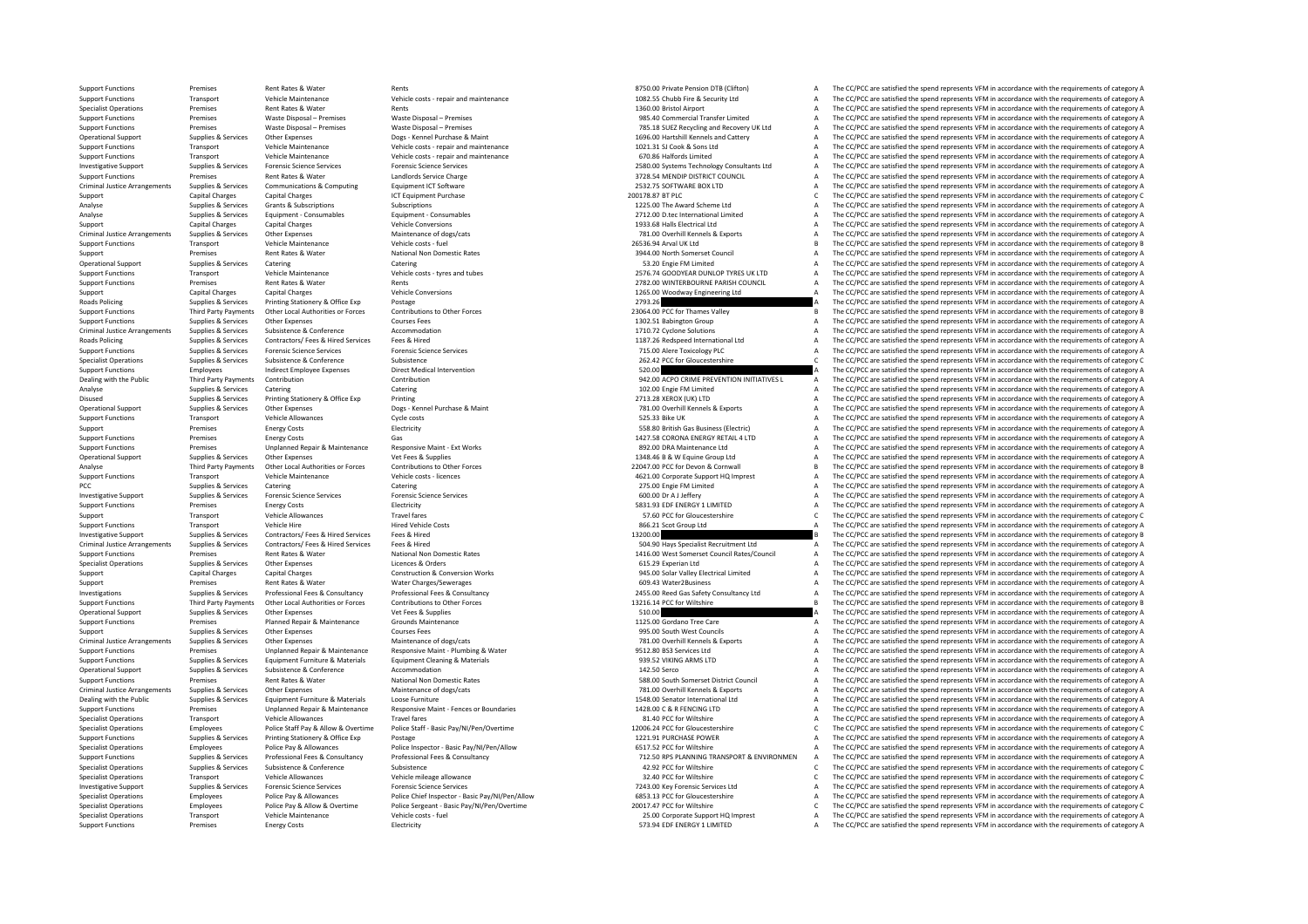Support Functions Transport Vehicle Maintenance Vehicle costs - repair and maintenance Support CASTROL (UK) LTD A The CC/PCC are satisfied the spend represents VFM in accordance with the requirements of category A The CO/P Support Functions Transport Vehicle Hire Microsoft Hired Vehicle Costs and the Hired Vehicle Costs 960.00 TOLLGATE HIRE LTD A The CC/PCC are satisfied the spend represents VFM in accordance with the requirements of categor The CC/PCC are satisfied the spend represents VFM in accordance with the requirements of category A PCC Supplies & Supplies Supplies Contractors/ Fees & Hired Services Fees & Hired Services Fees & Hired Services Fees & Hired Services Fees & Hired Services Fees & Hired Services Fees & Hired Services Fees & Hired Services Local Policing Supplies Services Other Expenses Courses Fees 2007 and the Service Auth A The CC/PCC are satisfied the spend represents VFM in accordance with the requirements of category A The CC/PC are satisfied the spend Support Functions Premises Energy Costs Electricity Functions Electricity and the Support of category B The COPCC are satisfied the spend represents VFM in accordance with the requirements of category B Support Functions Transport Vehicle Maintenance Vehicle costs - repair and maintenance 1204.25 SJ Cook & Sons Ltd A The CC/PCC are satisfied the spend represents VFM in accordance with the requirements of category A Specialist Operations Supplies & Services Subsistence Subsistence Subsistence Subsistence Subsistence Subsistence Subsistence Subsistence Subsistence Subsistence Subsistence Subsistence Subsistence Subsistence Subsistence The  $CC/PCC$  are satisfied the spend represents VFM in accordance with the requirements of category A Support Transport Vehicle Workshops/Maintenance Vehicle recovery 250.00 Hinton Garage (Bath) Ltd A The CC/PCC are satisfied the spend represents VFM in accordance with the requirements of category A Specialist Operations Supplies & Services Contractors/Fees & Hired Services Fees & Hired Proceedia Proceedial Contractions and the CC/PCC are satisfied the spend represents VFM in accordance with the requirements of catego Investigative Support Support Support Medical Fees Pathologists reports Services Medical Fees Pathologists reports 5224.00 Dr R J Delaney A The CC/PCC are satisfied the spend represents VFM in accordance with the requireme Supplies & Services Communications & Computing Equipment ICT Hardware Purch Manage and The CZ/PCC are satisfied the spend represents VFM in accordance with the requirements of category A Operational Support Supplies & Services Other Expenses Courses Fees Courses Fees Courses Courses Fees 1857.50 Serco A The CC/PCC are satisfied the spend represents VFM in accordance with the requirements of category A Tran  $\footnotesize \begin{array}{c} \text{Tase:} \\ \text{Tase:} \\ \text{Supplies} \\ \text{Supplies} \\ \text{Supplies} \\ \text{Supplies} \\ \text{SupThese} \\ \text{Supplies} \\ \text{SupThese} \\ \text{SupThese} \\ \text{SupThese} \\ \text{SupThese} \\ \text{SupThese} \\ \text{SupImage:} \\ \text{SupImage:} \\ \text{SupImage:} \\ \text{SupImage:} \\ \text{SupImage:} \\ \text{SupImage:} \\ \text{SupImage:} \\ \text{SupImage:} \\ \text{SupImage:} \\ \text{SupImage:} \\ \text{SupImage:} \\ \text{SupImage:$ Local Policing Supplies Services Other Expenses Wisits & Activities (Visits Activities Other Expenses Visits & Activities 2000.00 A The CC/PCC are satisfied the spend represents VFM in accordance with the requirements of c Support Functions Supplies & Services Equipment Furniture & Materials Equipment Operational Equipment Operational Services (UK) Ltd A The CC/PCC are satisfied the spend represents VFM in accordance with the requirements of Support Functions Transport Vehicle Maintenance Vehicle costs - repair and maintenance vehicle costs - repair and maintenance 2177.53 SJ Cook & Sons Ltd A The CC/PCC are satisfied the spend represents VFM in accordance wit Support Functions Supplies & Services Communications & Computing Equipment ICT Equipment ICT 12128.60 South West One Limited B The CC/PCC are satisfied the spend represents VFM in accordance with the requirements of catego Criminal Justice Arrangements Supplies & Services Professional Fees & Consultancy Professional Fees & Consultancy Professional Fees & Consultancy exacts are the consultancy and the special structure and the expecial text i Transport Functions Transport Functions and the control of the spend tubes and tubes and tubes and tubes and tubes and tubes of category A The CC/PCC are satisfied the spend represents VFM in accordance with the requiremen Support Functions Premises Rent Rates & Water National Non Domestic Rates 600.00 South Gloucestershire A The CC/PCC are satisfied the spend represents VFM in accordance with the requirements of category A Investigative Support Supplies & Services Forensic Science Services Forensic Science Services Forensic Science Services Forensic Science Services and the CONCLIFICALLITO A The CC/PCC are satisfied the spend represents VFM Criminal Justice Arrangements of catering Catering Catering Catering Catering Catering Catering Catering Catering Supplies and the CC/PCC are satisfied the spend represents VFM in accordance with the requirements of catego Operational Supplies Services Other Expenses Horses Forage 1195.00 DC SMITH A The CC/PCC are satisfied the spend represents VFM in accordance with the requirements of category A The CC/PCC are satisfied the spend represent Support Capital Charges Capital Charges Capital Charges Vehicle Conversions Vehicle Conversions 29516.22 RS Fleet Installations Ltd B The CC/PCC are satisfied the spend represents VFM in accordance with the requirements of Support Supplies & Services Other Expenses Legal Costs & Services Costs and Services Costs and Costs and Costs and Costs and Costs and Costs and Costs and Costs and Costs and Costs and Costs and Costs and Costs and Costs a Support Support Support Support Support Control Fees and Support Support Support Support Support Support Support Support Support Support Support Support Support Support Support Support Support Support Support Support Suppo Support Functions Supplies & Services Communications & Computing Equipment ICT and the computing Equipment ICT 2000.00 BT PLC 2000.00 BT PLC 2000.00 BT PLC COMMING STATISTIC REST EQUIPORT AND THE CC/PCC are satisfied the s Equipment Furniture & Materials Equipment Equipment Equipment and the CONSTANT CONSTANT CONSTANT OF CONSTANT A THE CONSTANT A THE CONSTANT A THE CONSTANT OF THE SERVICE ARE ARE EQUIPMENT A THE CONSTANT OF CATEGORY ARE PROV Support Premises Planned Repair & Maintenance Planned Maint - Mechanical Plant 3187.55 Electrio Ltd A The CC/PCC are satisfied the spend represents VFM in accordance with the requirements of category A Specialist Operations Supplies & Services Contractors/ Fees & Hired Fees & Hired 36.00 B The CC/PCC are satisfied the spend represents VFM in accordance with the requirements of category B and the requirements of category Support Functions Supplies & Services Communications & Computing Faulty Functions Communications and COMPUT 1605.00 EE Limited A The CC/PC are satisfied the spend represents VFM in accordance with the requirements of categ Disused Supplies & Services Printing Stationery & Office Exp Printing Stationery and The CONSTANTING CONSTANTING CONSTANTING A The CONSTANTING Are satisfied the spend represents VFM in accordance with the requirements of c Local Policing Transport Vehicle Allowances Vehicle mileage allowance Vehicle mileage allowance Vehicle mileage allowance Vehicle mileage allowance Vehicle mileage allowance Vehicle mileage allowance Vehicle mileage allowa Specialist Operations Premises Planned Repair & Maintenance Premises Costs **620.00** Landscape Services South West Ltd A The CC/PCC are satisfied the spend represents VFM in accordance with the requirements of category A Su Premises Unplanned Repair & Maintenance Responsive Maint-Fences or Boundaries and the Section of the CONCO are satisfied the spend represents VFM in accordance with the requirements of category A<br>Supplies & Services Equipm Support Supplies Services Equipment - Consumables Equipment - Consumables Equipment - Consumables Paramables 2021.58 ACOTA Limited A The CC/PCC are satisfied the spend represents VFM in accordance with the requirements of Employees Police Pay & Allowances Police Inspector – Basic Pay/NI/Pen 6196.32 PCC for Wiltshire A The CC/PCC are satisfied the spend represents VFM in accordance with the requirements of category A The CC/PCC are satisfied Support Eurotions Third Darty Daymonts Other Local Authorities or Expres Contributions to Other Encodes Contributions to Other Encodes Contributions to Contributions of catagory R Support Premises Support Premises Rent Rates Rent Rates Rates National Non Domestic Rates Rates 804.00 South Gloucestershire A The CC/PCC are satisfied the spend represents VFM in accordance with the requirements of catego Support Functions Premises Planned Repair & Maintenance Grounds Maintenance Crounds Maintenance Grounds Maintenance<br>
Support Functions Supplies & Services Communications & Computing Equipment ICT Repairs & Maintenance exam Equipment ICT Repairs & Maintenance enterprise on the senal of the spend represents VFM in accordance with the requirements of category A<br>1933.68 Halls Electrical Ltd A The CC/PCC are satisfied the spend represents VFM in Support Capital Charges Capital Charges Capital Charges Vehicle Conversions Vehicle Conversions 1933.68 Halls Electrical Ltd A The CC/PCC are satisfied the spend represents VFM in accordance with the requirements of catego Investigative Support Supplies & Services Forensic Science Services Forensic Science Services Forensic Science Services Forensic Science Services Presence Services Partnel of Category A The CC/PCC are satisfied the spend r Investigative Support Suppliers Medical Fees Pathologists reports 2612.00 DR DS COOK A The CC/PCC are satisfied the spend represents VFM in accordance with the requirements of category A Support Functions Supplies & Services Printing Stationery & Office Exp Postage Postage 9.95 Rocom Ltd 9.95 Rocom Ltd A The CC/PCC are satisfied the spend represents VFM in accordance with the requirements of category B<br>Spe Specialist Operations Premises Cleaning & Domestic Supplies Cleaning Charges Cleaning Charges Cleaning Charges 1023.30 Sodexo Limited B The CC/PCC are satisfied the spend represents VFM in accordance with the requirements  $\small \textbf{Supplies $8$ Services} \begin{minipage}{0.99\textwidth} \begin{itemize} \textbf{B} & \textbf{B} \end{itemize} \begin{itemize} \textbf{B} & \textbf{B} \end{itemize} \begin{itemize} \textbf{B} & \textbf{B} \end{itemize} \begin{itemize} \textbf{B} & \textbf{B} \end{itemize} \begin{itemize} \textbf{B} & \textbf{B} \end{itemize} \begin{itemize} \textbf{B} & \textbf{B} \end{itemize} \begin{itemize} \textbf{B} & \textbf{B} \end{itemize} \begin{itemize} \textbf{B} & \textbf{B$ Investigative Support Supplies & Services Forensic Science Services Forensic Science Services Forensic Science Services Forensic Science Services 2000 and the control of the CC/PCC are satisfied the spend represents VFM in Specialist Operations Supplies & Services Subsistence Subsistence Subsistence Subsistence Subsistence Subsistence Subsistence Subsistence Subsistence Support HOL in a state of the CC/PCC are satisfied the spend represents Premises Rent Rates & Water Water Charges/Sewerages A The CC/PCC are satisfied the spend represents VFM in accordance with the requirements of category A The CC/PCC are satisfied the spend represents VFM in accordance with Specialist Operations Supplies & Services Printing Stationery & Office Exp Postage 10.95 Corporate Support HQ Imprest A The CC/PCC are satisfied the spend represents VFM in accordance with the requirements of category A Investigative Support Supplies & Services Forensic Science Services Forensic Science Services Forensic Science Services Forensic Science Services Services Services Supplies & Services Orchid Cellmark Ltd A The CC/PCC are s The CC/PCC are satisfied the spend represents VFM in accordance with the requirements of category A Supplies & Services Other Expenses Legal Costs & Services A The CC/PCC are satisfied the spend represents VFM in accordance with the requirements of category A The CC/PCC are satisfied the spend represents VFM in accordanc Specialist Operations Employees Police Pay & Allowances Police PC ‐ Basic Pay/NI/Pen 1555.49 PCC for Devon & Cornwall A The CC/PCC are satisfied the spend represents VFM in accordance with the requirements of category A In The CC/PCC are satisfied the spend represents VFM in accordance with the requirements of category B Support Functions Premises Unplanned Repair & Maintenance Responsive Maint - Flectrical states and the control of the COPCC are satisfied the spend represents VFM in accordance with the requirements of category A Supplies & Services Communications & Communications & Communications & Communications & Communications & Communications are communications and communications and communications and communications are communications are com Support Functions Support Fremises Unplanned Repair & Maintenance Responsive Maint – Ext Works 550.00 DRA Maintenance Ltd A The CC/PCC are satisfied the spend represents VFM in accordance with the requirements of category Supplies & Services Equipment Furniture & Materials Equipment Operational Equipment Operational Supplies and the CC/PCC are satisfied the spend represents VFM in accordance with the requirements of category A Support Functions Premises Premises Unplanned Repair & Maintenance Responsive Maint - Roofs Responsive Maint - Roofs and the COL A The CC/PCC are satisfied the spend represents VFM in accordance with the requirements of ca The CC/PCC are satisfied the spend represents VFM in accordance with the requirements of category B Support Functions Premises Energy Costs Electricity Electricity Electricity In the COST Details are a set of the COVEC are satisfied the spend represents VFM in accordance with the requirements of category B Electricity In Support Functions Premises Premises Rent Rates Ruter National Non Domestic Rates National Non Domestic Rates Rates 70499.00 North Somerset Council C The CC/PCC are satisfied the spend represents VFM in accordance with the Support Exercise Cumples & Services Communications & Communications & Communications & Communications & Communications Equipment (CT Regards Campacter Campacter Campacter Campacter Campacter Campacter Campacter Campacter C Support Functions Third Party Payments Other Agencies Contract Payment Contract Payment Contract Payment A The CC/PCC are satisfied the spend represents VFM in accordance with the requirements of category A Support United Support Capital Charges Capital Charges Capital Charges Construction & Construction & Conversion Fees 1814.40 BJP Consulting Group Ltd A The CC/PCC are satisfied the spend represents VFM in accordance with the requirements Vehicle Maintenance Vehicle costs ‐ repair and maintenance Vehicle and maintenance May are made a The CC/PCC are satisfied the spend represents VFM in accordance with the requirements of category A The CC/PCC are satisfied Support Functions Support Fremises Unplanned Repair & Maintenance Responsive Maint - Electrical Support Permises Unplanned Repair & Maintenance Responsive Maint - Electrical Support Permised Data Valley Electrical Limited Investigative Support Supplies & Services Medical Fees Pathologists reports Pathologists reports Pathologists reports 7836.00 Dr R J Delaney A The CC/PCC are satisfied the spend represents VFM in accordance with the requir Experiment Premises Rent Rates Rent Rates Rent Rates National Non Domestic Rates National Non Domestic Rates 11290.00 South Gloucestershire B The CC/PCC are satisfied the spend represents VFM in accordance with the require Support Support Support Support Other Expenses Detained Veh Storage Detained Veh Storage Support Support Support A The CC/PCC are satisfied the spend represents VFM in accordance with the requirements of category A Support Functions Supplies & Services Other Expenses Licences & Orders Licences & Orders Support Category A Support Experiment Ltd A The CC/PCC are satisfied the spend represents VFM in accordance with the requirements of Support Functions Supplies & Services Forensic Science Services Forensic Science Services Forensic Science Services Forensic Science Services Forensic Science Services Forensic Science Services 742.50 Orchid Cellmark Ltd A The CC/PCC are satisfied the spend represents VFM in accordance with the requirements of category B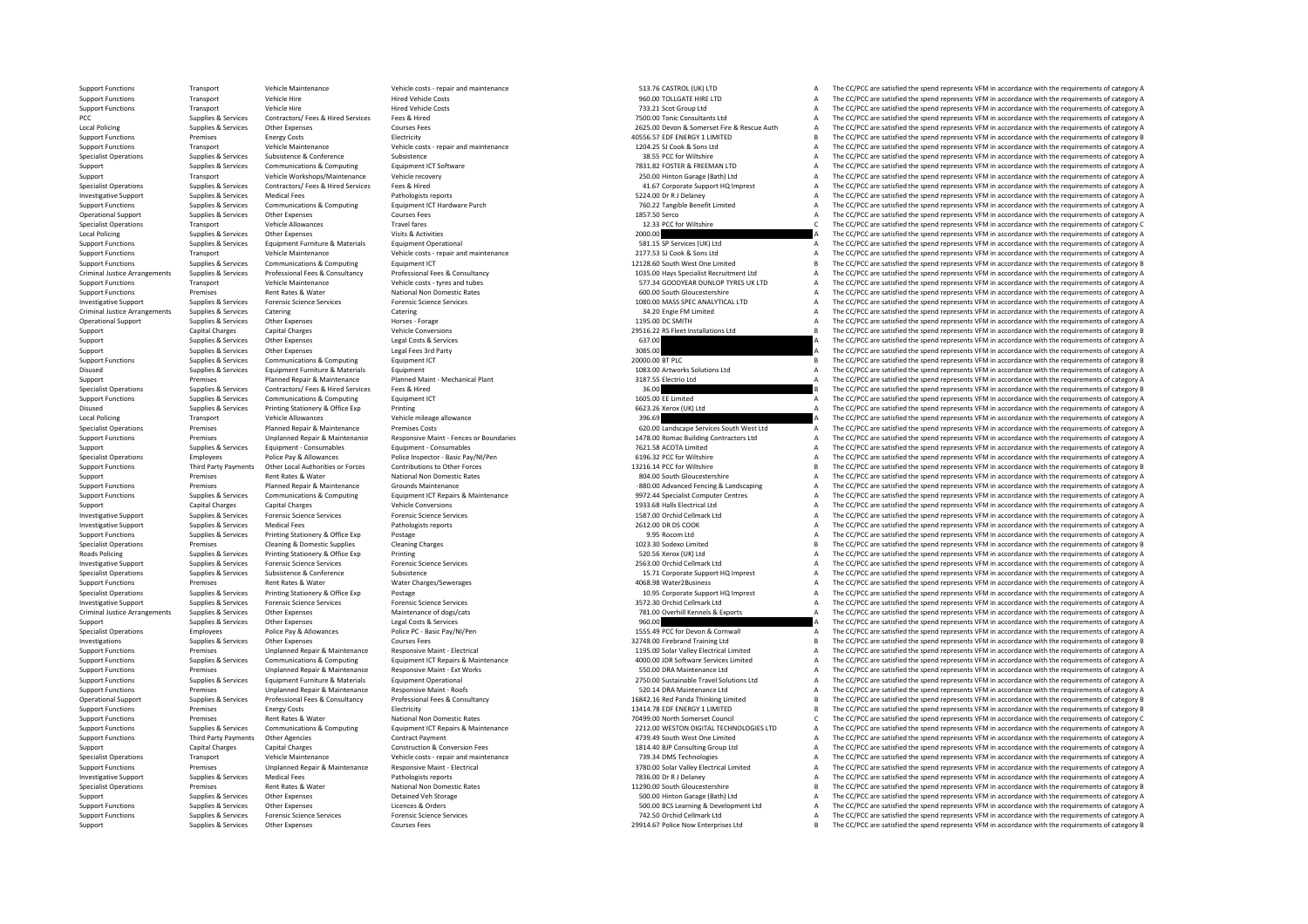Support Functions Transport Vehicle Maintenance Vehicle costs - tyres and tubes vers and tubes 959.40 CABOT TYRE SERVICE LTD A The CC/PCC are satisfied the spend represents VFM in accordance with the requirements of catego Support Functions Supplies & Services Other Expenses Courses Fees Courses Fees Courses Fees 1533.33 Bristol Management Centre Ltd A The CC/PCC are satisfied the spend represents VFM in accordance with the requirements of c The CC/PCC are satisfied the spend represents VFM in accordance with the requirements of category A Criminal Justice Arrangements Transport Vehicle Allowances Travel fares Travel fares Travel fares Travel fares Travel fares Travel fares Travel fares Travel fares Travel fares Travel fares Travel fares Travel fares Travel Support Functions Support Functions Communications & Computing Faulthouse Equipment ICT 789.00 Tangible Benefit Limited A The CC/PCC are satisfied the spend represents VFM in accordance with the requirements of category A Investigative Sunnort Sunnies & Services Forensic Science Services Forensic Science Services Forensic Science Services Forensic Science Services enters of category A 4051.00 Key Forensic Services Itd A The CC/PCC are satis Specialist Operations Transport Vehicle Allowances Travel fares Travel fares Travel fares Travel fares Travel fares Travel fares Travel fares and maintenance and the cornwall A The CC/PCC are satisfied the spend represents Support Functions Transport Vehicle Maintenance Vehicle costs - repair and maintenance Vehicle costs - repair and maintenance 1097.44 CASTROL (UK) LTD A The CC/PCC are satisfied the spend represents VFM in accordance with The CC/PCC are satisfied the spend represents VFM in accordance with the requirements of category A Support Functions Premises Unplanned Repair & Maintenance Vandalism ‐ Forced Entry 1161.10 Boing Rapid Secure Ltd A The CC/PCC are satisfied the spend represents VFM in accordance with the requirements of category A Support Premises Energy Costs Gas Gas Gas CORONA ENERGY RETAIL 4 LTD A The CC/PCC are satisfied the spend represents VFM in accordance with the requirements of category A Category A Category A Category A Category A Categor Operational Support Supplies & Services Other Expenses Helicopter charge Helicopter charge 343756.00 P & CC for West Yorkshire C The CC/PCC are satisfied the spend represents VFM in accordance with the requirements of cate Other Expenses Maintenance of dogs/cats Maintenance of dogs/cats and the main of the main of the main of the main of the main of the main of the main of the main of the main of the main of the main of the main of the main Support Functions Premises Planned Repair & Maintenance Grounds Maintenance Crounds Maintenance Crounds Maintenance<br>2019 A Support Functional Premises Rent Rates Repair and Mational Non Domestic Rates 2000 Advanced Packed Experiment Premises Premises Anatomy Premises Rent Rates Rent Rates Premises Premises Rent Rates 26869.00 Bristol City Council B The CC/PCC are satisfied the spend represents VFM in accordance with the requirements of cate Supplies & Services Other Expenses Donations Donations Support Support A The CC/PCC are satisfied the spend represents VFM in accordance with the requirements of category A PCC Third Party Payments Payments Documents of Clients Grants - Voluntary Orgs Grants - Voluntary Orgs 41250.00 North Somerset Council B The CC/PCC are satisfied the spend represents VFM in accordance with the requirement PCC Supplies & Supplies Printing Stationery & Office Exp Reprographics 2000 and a 2000 and a The CC/PCC are satisfied the spend represents VFM in accordance with the requirements of category A Support Functions Support Fremises Rent Rates Rent Rates Rent Rational Non Domestic Rates National Non Domestic Rates Support Functional A The CC/PCC are satisfied the spend represents VFM in accordance with the requiremen Local Policing 2001 Transport Vehicle Allowances Vehicle mileage allowance Vehicle mileage allowance Vehicle mileage allowance 288.46 A The CC/PCC are satisfied the spend represents VFM in accordance with the requirements Transport Vehicle Maintenance Vehicle costs ‐ repair and maintenance 705.72 Carco Group Ltd A The CC/PCC are satisfied the spend represents VFM in accordance with the requirements of category A The CO/PCC are satisfied the Support Employees Indirect Employee Expenses Refunds Contributions and the contributions 1184.16 A The CC/PCC are satisfied the spend represents VFM in accordance with the requirements of category A Support Premises Unplanned Repair & Maintenance Responsive Maint - Roofs Responsive Maint - Roofs 940.00 STQ SAFET QUIP A The CC/PCC are satisfied the spend represents VFM in accordance with the requirements of category A Specialist Operations Employees Police Pay & Allowances Police Inspector - Basic Pay/NI/Pen/Allow<br>Sunnort Functions Premises Rent Bates & Water National Non Domestic Pates National Non Domestic Pates National Non Domestic Support Functions Premiers Additional Non-Domestic Rates And Domestic Rates Associates Associates Associates and the requirements of category B The CC/PCC are satisfied the spend represents VFM in accordance with the requi Specialist Operations Employees Police Pay & Allowances Police Inspector - Basic Pay/NI/Pen 6196.32 PCC for Wiltshire A The CC/PCC are satisfied the spend represents VFM in accordance with the requirements of category A Th Support Functions Transport Vehicle Maintenance Vehicle costs - tyres and tubes 525.00 CABOT TYRE SERVICE LTD A The CC/PCC are satisfied the spend represents VFM in accordance with the requirements of category A The Crimin  $\Delta$  The CC/PCC are satisfied the spend represents VFM in accordance with the requirements of category  $\Delta$ Support Functions Premises Energy Costs Electricity Electricity Electricity Electricity Electricity Support Electricity Support Electricity Support Electricity and the COPCC are satisfied the spend represents VFM in accord Support Premises Planned Repair & Maintenance Planned Maint - Ext Wall Window or Door 638.97 DRA Maintenance Ltd A The CC/PCC are satisfied the spend represents VFM in accordance with the requirements of category A Ltd A Equipment Equipment Furniture and Supplies A Supplies and Materials Equipment Fund and Supplies and The CC/PCC are satisfied the spend represents VFM in accordance with the requirements of category A Criminal lustice Arangements Sunnies & Services Char Creative Char Charles Charles Maintenance of dosclosts Maintenance of dosclosts a case of the COPC are satisfied the spend represents VFM in arcordance with the requirem Specialist Operations Employees Police Pay & Allow & Overtime Police PC - Basic Pay/NI/Pen/Allow/Overtime <a>
Police Pay & Allow & Overtime Police PC - Basic Pay/NI/Pen/Allow/Overtime 48229.10 PCC for Wiltshire C. The CC/P Support Functions Premises Planned Repair & Maintenance Premises Costs Premises Costs Premises Costs Premises Costs Premises Costs 904.28 Certas Energy UK Ltd A The CC/PCC are satisfied the spend represents VFM in accordan Support Capital Charges Capital Charges Capital Charges Construction & Conversion Works 1444.52 Sovereign Fire & Security Ltd A The CC/PCC are satisfied the spend represents VFM in accordance with the requirements of categ Support Functions Premises Rent Rates Rent Rates Rent Rates National Non Domestic Rates National Non Domestic Rates 12177.00 South Somerset District Council B The CC/PCC are satisfied the spend represents VFM in accordance The CC/PCC are satisfied the spend represents VFM in accordance with the requirements of category B Support Supplies & Services Printing Stationery & Office Exp Printing 231.10 Xerox 231.10 Xerox (UK) Ltd A The CC/PCC are satisfied the spend represents VFM in accordance with the requirements of category A The Criminal Su Support Functions Supplies Bervices Printing Stationery & Office Exp Postage 376 A The CC/PCC are statisfied the spend represent Center Statisfied the Services A The CC/PCC are satisfied the spend represents VFM in accorda Support Third Party Payments Payments Occurs Support Cartics Clients Grants - Voluntary Orgs Grants - Voluntary Orgs 4934.37 Next Link A The CC/PCC are satisfied the spend represents VFM in accordance with the requirements PCC Third Party Payments Payments Octients Grants - Voluntary Orgs Crants - Voluntary Orgs 2000.00 Next Link 2000.00 Next Link B The CC/PCC are satisfied the spend represents VFM in accordance with the requirements of cate Support Premises Rent Rates & Water National Non Domestic Rates National Non Domestic Rates 1800.00 Bath & North East Somerset A The CC/PCC are satisfied the spend represents VFM in accordance with the requirements of cate The CC/PCC are satisfied the spend represents VFM in accordance with the requirements of category A Investigations Third Party Payments Other Local Authorities or Forces Safeguarding Boards Contribution 6851.00 North Somerset Council <sup>A</sup> The CC/PCC are satisfied the spend represents VFM in accordance with the requirements of category A Supplies & Services Communications & Computing Equipment ICT Repairs & Maintenance and advantage and the COPCC are satisfied the spend represents VFM in accordance with the requirements of category C<br>Supplies & Services Co Supplies & Services Communications & Computing Equipment ICT Repairs & Maintenance Maintenance 73756.54 IBM (United Kingdom) Ltd C The CC/PCC are satisfied the spend represents VFM in accordance with the requirements of ca Support Functions Supplies & Services Other Expenses Courses Fees Courses Fees Services Courses Fees 545.00 RS Safety and Rescue Limited A The CC/PCC are satisfied the spend represents VFM in accordance with the requiremen Support Functions Supplies & Services Forensic Science Services Forensic Science Services Forensic Science Services Forensic Science Services Forensic Science Services Supplies & Services Printing Stategory A The CC/PCC ar Postage **Supplies A Support Functions Supplies A Service Exp** Printing State Expenditus A The CC/PCC are satisfied the spend represents VFM in accordance with the requirements of category A Analyse Supplies & Services Grants & Subscriptions Subscriptions Subscriptions Subscriptions Subscriptions Subscriptions and the COMEC are satisfied the spend represents VFM in accordance with the requirements of category Support Supplies & Services Waste Disposal Waste Disposal Waste Disposal Waste Disposal Waste Disposal Support<br>
Support Functions Supplies & Services Printing Stationery & Office Exp Postage Postage Material Postage Postag Supplies & Services Printing Stationery & Office Exp Postage 787.00 A The CC/PCC are satisfied the spend represents VFM in accordance with the requirements of category A PCC Third Party Payments Payments to Clients Scratts Voluntary Orgs 16938.00 Next Link 16938.00 Next Link B The CC/PCC are satisfied the spend represents VFM in accordance with the requirements of category B Specialist Operations Transport Specialist Operations Transport Vehicle Allowances Travel fares Transport Transport A The CC/PCC are satisfied the spend represents VFM in accordance with the requirements of category A Supp Support Functions Transport Transport Transport Transport Transport Transport Vehicle A The Correct A The Correct A The Correct A The Correct A The Correct A The Correct VFM in accordance with the requirements of category Local Policing Supplies Services Printing Stationery & Office Exp Printing Stationery A Office Exp Printing 308.97 Xerox (UK) Ltd A The CC/PCC are satisfied the spend represents VFM in accordance with the requirements of c Support Functions Transport Vehicle Maintenance Vehicle costs - repair and maintenance Vehicle costs - repair and maintenance 1058.03 SJ Cook & Sons Ltd A The CC/PCC are satisfied the spend represents VFM in accordance wit The CC/PCC are satisfied the spend represents VFM in accordance with the requirements of category A Support Functions Supplies & Services Medical Fees Drugs & Medical Requisites Drugs & Medical Requisites 1299.20 AAH Pharmaceuticals Ltd A The CC/PCC are satisfied the spend represents VFM in accordance with the requiremen Support Functions Transport Vehicle Maintenance Vehicle costs - regair and maintenance Check and and maintenance vehicle costs - regair and maintenance and the SCOULD AUTOPLATES & SIGNS LTD A The CC/PCC are satisfied the s Investigative Support Supplies & Services Medical Fees Pathologists reports Pathologists reports Pathologists reports 2612.00 Dr A Jeffery A The CC/PCC are satisfied the spend represents VFM in accordance with the requirem Specialist Operations Employees Police Pay & Allowances Police PC ‐ Basic Pay/NI/Pen 4405.38 PCC for Devon & Cornwall A The CC/PCC are satisfied the spend represents VFM in accordance with the requirements of category A Sp Specialist Operations Supplies & Services Communications & Computing Equipment ICT Consumables (Consumables of the CONSULTATION ON SALES ON SALES ON SALES ON SALES ON SALES OF THE COPIC are satisfied the spend represents V The CC/PCC are satisfied the spend represents VFM in accordance with the requirements of category A Supplies & Services Other Expenses Legal Costs & Services Person and the Support of the CC/PCC are satisfied the spend represents VFM in accordance with the requirements of category A The CC/PCC are satisfied the spend rep Support Functions Supplies & Services Communications & Computing Equipment ICT Repairs A Maintenance 1474.00 Sepura PLC A The CC/PCC are satisfied the spend represents VFM in accordance with the requirements of category A Investigative Support Supplies & Services Forensic Science Services Forensic Science Services Forensic Science Services Forensic Science Services Forensic Science Services Forensic Science Services and the CONSCORE CONSCOR Investigative Support Supplies & Services Forensic Science Services Forensic Science Services Processic Science Services Processic Science Services and Supplies & Services Forensic Science Services Forensic Science Service Analyse Supplies Services Other Expenses Courses Fees Courses Fees Courses Fees 1250.00 Scottish Police Authority A The CC/PCC are satisfied the spend represents VFM in accordance with the requirements of category A Crimin Maintenance of dogs/cats<br>
Equipment ICT People of the Sea of People of the Sea of People of the Sea of People of the Sea of People of the Sea of the Sea of the Sea of the Sea of the Sea of the Sea of the Sea of the Sea of Support Functions Supplies & Services Communications & Computing Equipment ICT Repairs & Maintenance 1379.40 Rocom Ltd A The CC/PCC are satisfied the spend represents VFM in accordance with the requirements of category A Support Supplies & Services Professional Fees & Consultancy Professional Fees & Consultancy Support Support Support The CC/PCC are satisfied the spend represents VFM in accordance with the requirements of category A The CC PCC Supplies & Services Subsistence & Conference Conference & Meeting Expenses and the Conference of Conference & Meeting Expenses 176.00 Engie FM Limited A The CC/PCC are satisfied the spend represents VFM in accordance w Support Functions Supplies & Services Communications & Computing Equipment ICT Computing Computing Equipment ICT Computing Computing Computing Computing Computing Computing Computing Computing Computing Chang Chang Chang C Support Premises Cleaning & Domestic Supplies Cleaning Charges Cleaning Charges Cleaning Charges Cleaning Charges Cleaning Charges Cleaning Charges Cleaning Charges Cleaning Charges Controllon Controllon Support 29906.84 M Support Capital Charges Capital Charges Capital Charges Construction & Construction & Conversion Works 29906.84 Midas Construction Ltd B The CC/PCC are satisfied the spend represents VFM in accordance with the requirements The CC/PCC are satisfied the spend represents VFM in accordance with the requirements of category A